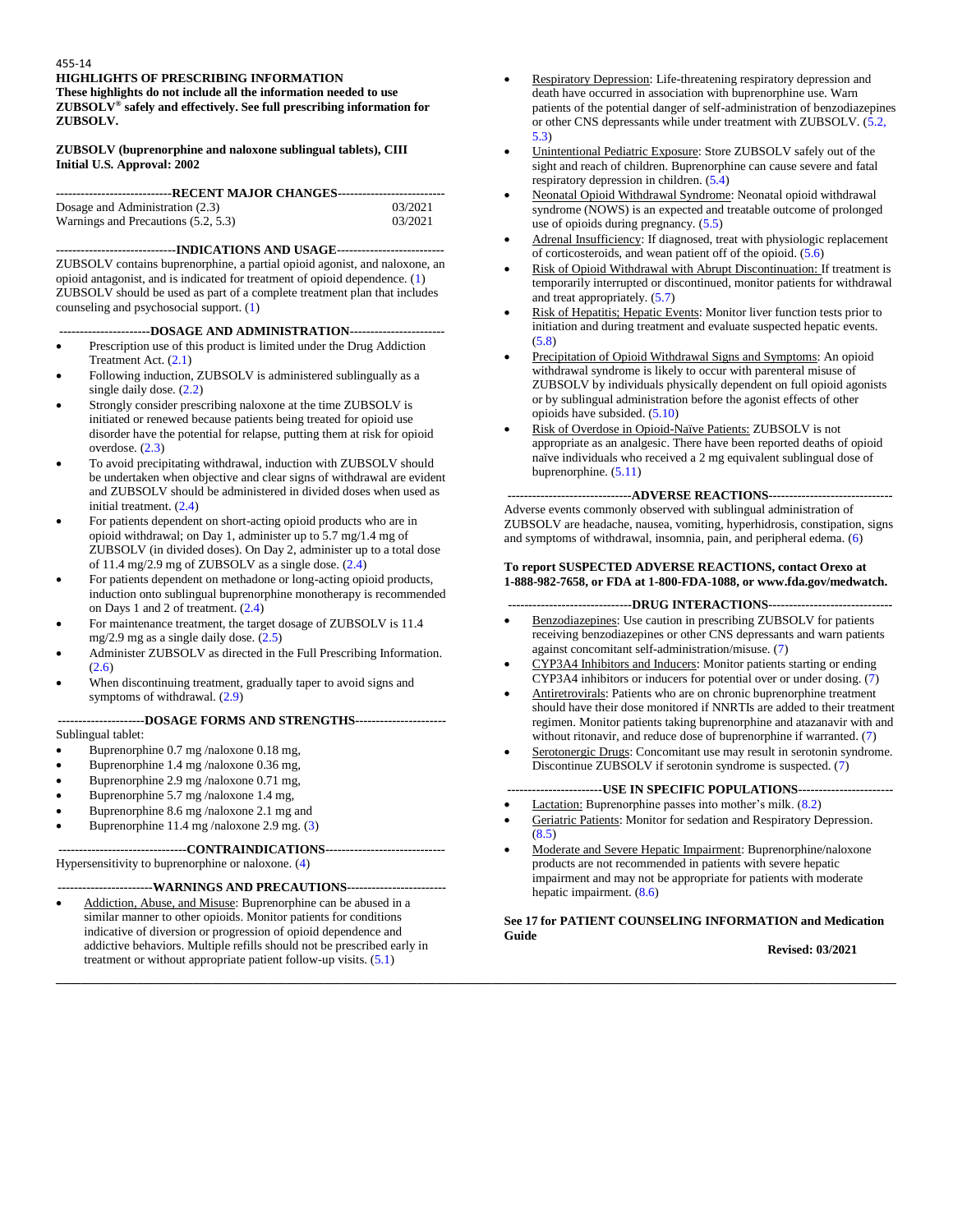# 455-14 **FULL PRESCRIBING INFORMATION: CONTENTS\***

# **1 INDICATIONS AND USAGE**

# **2 DOSAGE AND ADMINISTRATION**

- 2.1 Drug Addiction Treatment Act
- 2.2 Important Dosage and Administration Information
- 2.3 Patient Access to Naloxone for the Emergency Treatment of Opioid **Overdose**
- 2.4 Induction
- 2.5 Maintenance
- 2.6 Method of Administration
- 2.7 Clinical Supervision
- 2.8 Unstable Patients
- 2.9 Discontinuing Treatment
- 2.10 Switching between ZUBSOLV Sublingual Tablets and Other
- Buprenorphine/Naloxone Combination Products
- **3 DOSAGE FORMS AND STRENGTHS**

# **4 CONTRAINDICATIONS**

# **5 WARNINGS AND PRECAUTIONS**

- 5.1 Addiction, Abuse and Misuse
- 5.2 Risk of Life-Threatening Respiratory Depression and Central
- Nervous System (CNS) Depression
- 5.3 Managing Risks from Concomitant Use of Benzodiazepines or Other
- CNS Depressants
- 5.4 Unintentional Pediatric Exposure 5.5 Neonatal Opioid Withdrawal Syndrome
- 5.6 Adrenal Insufficiency
- 5.7 Risk of Opioid Withdrawal with Abrupt Discontinuation
- 5.8 Risk of Hepatitis, Hepatic Events
- 5.9 Hypersensitivity Reactions
- 5.10 Precipitation of Opioid Withdrawal Signs and Symptoms
- 5.11 Risk of Overdose in Opioid Naïve Patients
- 5.12 Use in Patients with Impaired Hepatic Function
- 5.13 Impairment of Ability to Drive or Operate Machinery
- 5.14 Orthostatic Hypotension
- 5.15 Elevation of Cerebrospinal Fluid Pressure 5.16 Elevation of Intracholedochal Pressure
- 5.17 Effects in Acute Abdominal Conditions
- **6 ADVERSE REACTIONS**
	- 6.1 Clinical Trials Experience
- 6.2 Post-marketing Experience **7 DRUG INTERACTIONS**
- 
- **8 USE IN SPECIFIC POPULATIONS**
	- 8.1 Pregnancy
	- 8.2 Lactation
	- 8.3 Females and Males of Reproductive Potential
	- 8.4 Pediatric Use
	- 8.5 Geriatric Use
	- 8.6 Hepatic Impairment
	- 8.7 Renal Impairment
- **9 DRUG ABUSE AND DEPENDENCE**
	- 9.1 Controlled Substance 9.2 Abuse
	-
- 9.3 Dependence **10 OVERDOSAGE**
- **11 DESCRIPTION**
- **12 CLINICAL PHARMACOLOGY**
	- 12.1 Mechanism of Action
	- 12.2 Pharmacodynamics
	- 12.3 Pharmacokinetics
- **13 NONCLINICAL TOXICOLOGY**
- 13.1 Carcinogenesis, Mutagenesis, Impairment of Fertility
- **14 CLINICAL STUDIES**
- **16 HOW SUPPLIED / STORAGE AND HANDLING**
- **17 PATIENT COUNSELING INFORMATION**

\*Sections or subsections omitted from the full prescribing information are not listed.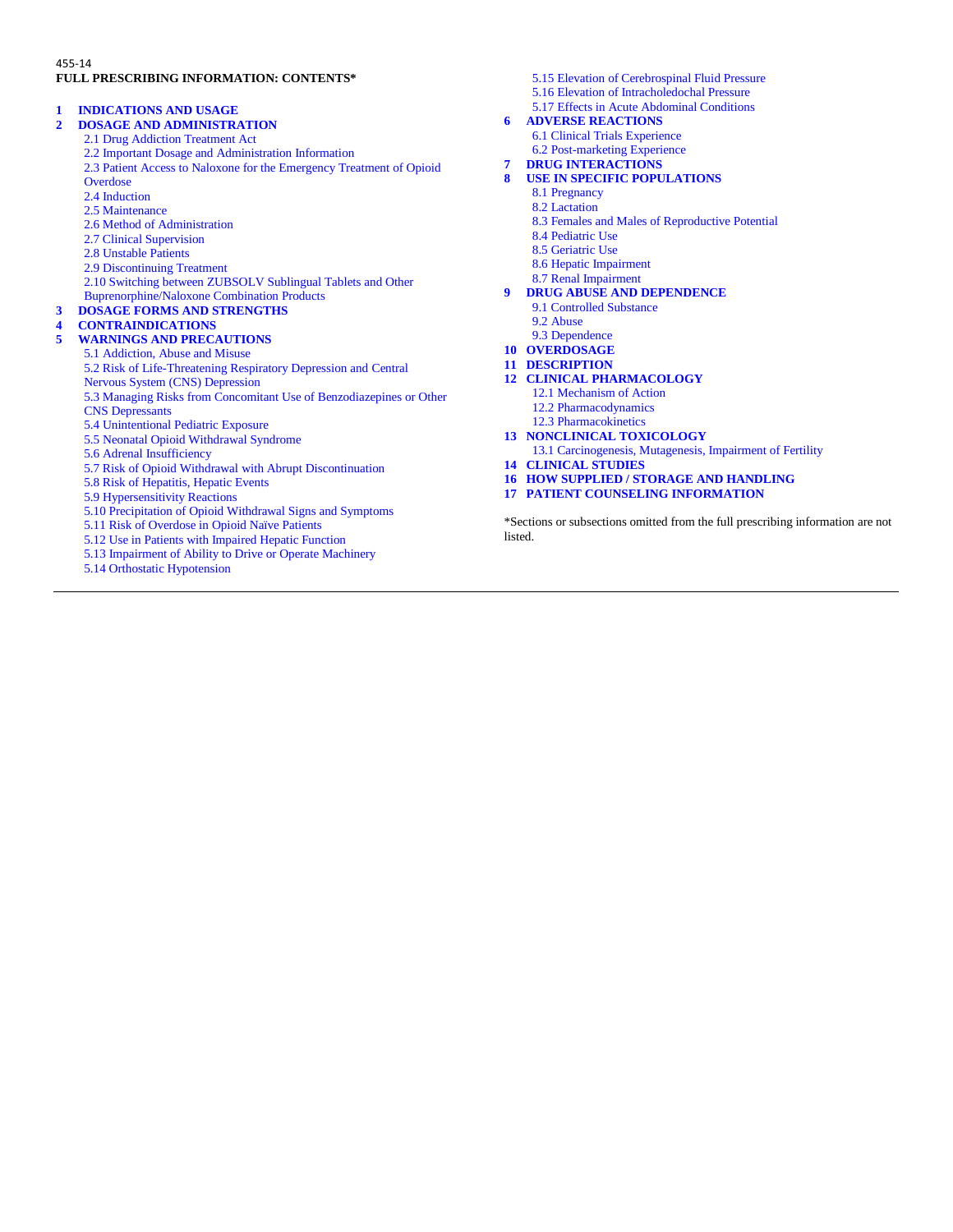# 455-14 **FULL PRESCRIBING INFORMATION**

# **1 INDICATIONS AND USAGE**

ZUBSOLV is indicated for treatment of opioid dependence. ZUBSOLV should be used as part of a complete treatment plan that includes counseling and psychosocial support.

# **2 DOSAGE AND ADMINISTRATION**

# **2.1 Drug Addiction Treatment Act**

Under the Drug Addiction Treatment Act (DATA) codified at 21 U.S.C 823(g), prescription use of this product in the treatment of opioid dependence is limited to healthcare providers who meet certain qualifying requirements, and who have notified the Secretary of Health and Human Services (HHS) of their intent to prescribe this product for the treatment of opioid dependence and have been assigned a unique identification number that must be included on every prescription.

# **2.2 Important Dosage and Administration Information**

The difference in bioavailability of ZUBSOLV compared to Suboxone® sublingual tablet requires a different tablet strength to be given to the patient. One ZUBSOLV 5.7 mg/1.4 mg sublingual tablet provides equivalent buprenorphine exposure to one Suboxone 8 mg/2 mg sublingual tablet.

Medication should be prescribed in consideration of the frequency of visits. Provision of multiple refills is not advised early in treatment or without appropriate patient follow-up visits.

# **2.3 Patient Access to Naloxone for the Emergency Treatment of Opioid Overdose**

Discuss the availability of naloxone for the emergency treatment of opioid overdose with the patient and caregiver. Because patients being treated for opioid use disorder have the potential for relapse, putting them at risk for opioid overdose, strongly consider prescribing naloxone for the emergency treatment of opioid overdose, both when initiating and renewing treatment with ZUBSOLV. Also consider prescribing naloxone if the patient has household members (including children) or other close contacts at risk for accidental ingestion or opioid overdose *[see Warnings and Precautions (5.2)]*.

Advise patients and caregivers that naloxone may also be administered for a known or suspected overdose with ZUBSOLV itself. Higher than normal doses and repeated administration of naloxone may be necessary due to the long duration of action of ZUBSOLV and its affinity for the mu receptor *[see Overdosage (10)]*.

Inform patients and caregivers of their options for obtaining naloxone as permitted by individual state naloxone dispensing and prescribing requirements or guidelines (e.g., by prescription, directly from a pharmacist, or as part of a community-based program) *[see Patient Counseling Information (17)]*.

## **2.4 Induction**

Prior to induction, consideration should be given to the type of opioid dependence i.e., long- or short-acting opioid products, the time since last opioid use, and the degree or level of opioid dependence.

### Patients dependent on heroin or other short-acting opioid products

Patients dependent on heroin or other short-acting opioid products may be induced with either ZUBSOLV or with sublingual buprenorphine monotherapy. At treatment initiation, the first dose of ZUBSOLV should be administered when objective signs of moderate opioid withdrawal appear, not less than six hours after the patient last used opioids, to avoid precipitating an opioid withdrawal syndrome.

It is recommended that an adequate treatment dose, titrated to clinical effectiveness, be achieved as rapidly as possible. In some studies, a too-gradual induction over several days led to a high rate of drop-out of buprenorphine patients during the induction period.

On Day 1, an induction dosage of up to 5.7 mg/1.4 mg ZUBSOLV is recommended. Clinicians should start with an initial dose of 1.4 mg/0.36 mg ZUBSOLV. The remainder of the Day 1 dose of up to 4.2 mg/1.08 mg should be divided into doses of 1 to 2 tablets of 1.4 mg/0.36 mg at 1.5 to 2 hour intervals. Some patients (e.g., those with recent exposure to buprenorphine) may tolerate up to 3 x 1.4 mg/0.36 mg ZUBSOLV as a single, second dose.

On Day 2, a single daily dose of up to 11.4 mg/2.9 mg ZUBSOLV is recommended.

## Patients dependent on methadone or long-acting opioid products

Patients dependent on methadone or long-acting opioid products may be more susceptible to precipitated and prolonged withdrawal during induction than those on short-acting opioid products.

Buprenorphine/naloxone combination products have not been evaluated in adequate and well-controlled studies for induction in patients who are physically dependent on long-acting opioid products, and the naloxone in these combination products is absorbed in small amounts by the sublingual route and could cause worse precipitated and prolonged withdrawal. For this reason, buprenorphine monotherapy is recommended in patients taking long-acting opioids when used according to approved administration instructions**.** Following induction, the patient may then be transitioned to once-daily ZUBSOLV.

## **2.5 Maintenance**

- The dosage of ZUBSOLV from Day 3 onwards should be progressively adjusted in increments/decrements of 2.9 mg/0.71 mg or lower of buprenorphine/naloxone to a level that holds the patient in treatment and suppresses opioid withdrawal signs and symptoms.
- After treatment induction and stabilization, the maintenance dose of ZUBSOLV is generally in the range of 2.9 mg/0.71 mg buprenorphine/naloxone to 17.2 mg/4.2 mg buprenorphine/naloxone per day depending on the individual patient and clinical response. The recommended target dosage of ZUBSOLV during maintenance is 11.4 mg/2.9 mg as a single daily dose. Dosages higher than 17.2 mg/4.2 mg buprenorphine/naloxone have not been demonstrated to provide any clinical advantage.
- When determining the prescription quantity for unsupervised administration, consider the patient's level of stability, the security of his or her home situation, and other factors likely to affect the ability to manage supplies of take-home medication.
- There is no maximum recommended duration of maintenance treatment. Patients may require treatment indefinitely and should continue for as long as patients are benefiting and the use of ZUBSOLV contributes to the intended treatment goals.

## **2.6 Method of Administration**

ZUBSOLV must be administered whole. Do not cut, chew, or swallow ZUBSOLV. Advise patients not to eat or drink anything until the tablet is completely dissolved. ZUBSOLV should be placed under the tongue until dissolved. The dissolve time for ZUBSOLV varies between individuals, and the median dissolve time observed was 5 minutes. For dosages requiring more than one sublingual tablet, place all tablets in different places under the tongue at the same time. Patients should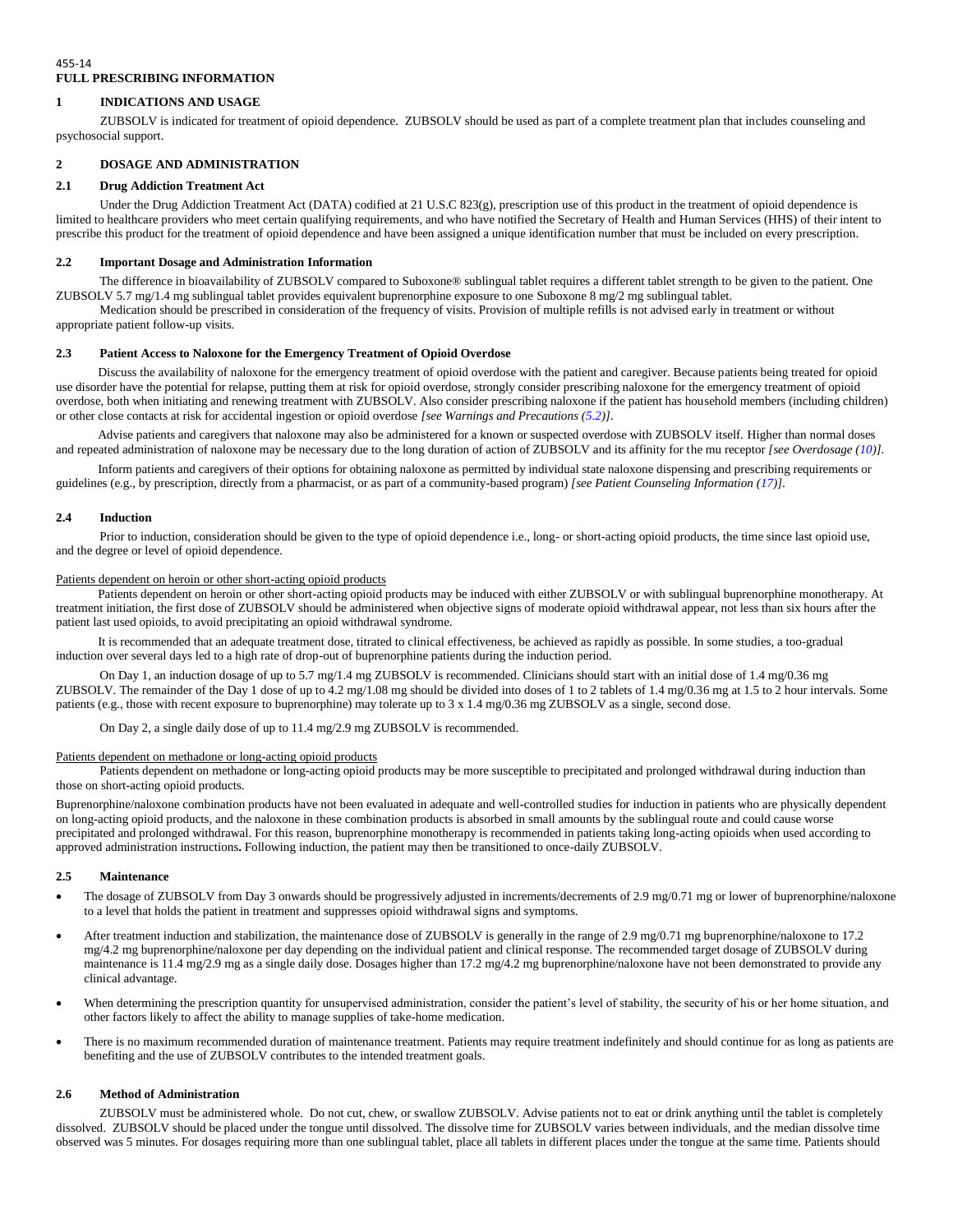keep the tablets under the tongue until dissolved; swallowing the tablets reduces the bioavailability of the drug. To ensure consistency in bioavailability, patients should follow the same manner of dosing with continued use of the product.

If a sequential mode of administration is preferred, patients should follow the same manner of dosing to ensure consistency in bioavailability.

Proper administration technique should be demonstrated to the patient.

### **2.7 Clinical Supervision**

Treatment should be initiated with supervised administration, progressing to unsupervised administration as the patient's clinical stability permits. ZUBSOLV is subject to diversion and abuse. When determining the prescription quantity for unsupervised administration, consider the patient's level of stability, the security of his or her home situation, and other factors likely to affect the ability to manage supplies of take-home medication.

Ideally patients should be seen at reasonable intervals (e.g., at least weekly during the first month of treatment) based upon the individual circumstances of the patient. Medication should be prescribed in consideration of the frequency of visits. Provision of multiple refills is not advised early in treatment or without appropriate patient follow-up visits. Periodic assessment is necessary to determine compliance with the dosing regimen, effectiveness of the treatment plan, and overall patient progress.

Once a stable dosage has been achieved and patient assessment (e.g., urine drug screening) does not indicate illicit drug use, less frequent follow-up visits may be appropriate. A once-monthly visit schedule may be reasonable for patients on a stable dosage of medication who are making progress toward their treatment objectives. Continuation or modification of pharmacotherapy should be based on the healthcare provider's evaluation of treatment outcomes and objectives such as:

- 1. Absence of medication toxicity
- 2. Absence of medical or behavioral adverse effects
- 3. Responsible handling of medications by the patient
- 4. Patient's compliance with all elements of the treatment plan (including recovery-oriented activities, psychotherapy, and/or other psychosocial modalities)
- 5. Abstinence from illicit drug use (including problematic alcohol and/or benzodiazepine use)

If treatment goals are not being achieved, the healthcare provider should re-evaluate the appropriateness of continuing the current treatment.

### **2.8 Unstable Patients**

Healthcare providers will need to decide when they cannot appropriately provide further management for particular patients. For example, some patients may be abusing or dependent on various drugs, or unresponsive to psychosocial intervention such that the healthcare provider does not feel that he/she has the expertise to manage the patient. In such cases, the healthcare provider may want to assess whether to refer the patient to a specialist or more intensive behavioral treatment environment. Decisions should be based on a treatment plan established and agreed upon with the patient at the beginning of treatment.

Patients who continue to misuse, abuse, or divert buprenorphine products or other opioids should be provided with, or referred to, more intensive and structured treatment.

### **2.9 Discontinuing Treatment**

The decision to discontinue therapy with ZUBSOLV after a period of maintenance should be made as part of a comprehensive treatment plan. Advise patients of the potential to relapse to illicit drug use following discontinuation of opioid agonist/partial agonist medication-assisted treatment. Taper patients to avoid the occurrence of withdrawal signs and symptoms *[see Warnings and Precautions (5.7)]*.

# **2.10 Switching between ZUBSOLV Sublingual Tablets and Other Buprenorphine/Naloxone Combination Products**

For patients being switched between ZUBSOLV and other buprenorphine/naloxone products dosage adjustments may be necessary. Patients should be monitored for over-medication as well as withdrawal or other signs of under-dosing.

The differences in bioavailability of ZUBSOLV compared to Suboxone tablet require that different tablet strengths be given to the patient. One ZUBSOLV 5.7 mg/1.4 mg sublingual tablet provides equivalent buprenorphine exposure to one Suboxone 8 mg/2 mg sublingual tablet.

When switching between Suboxone dosage strengths and ZUBSOLV dosage strengths the corresponding dosage strengths are: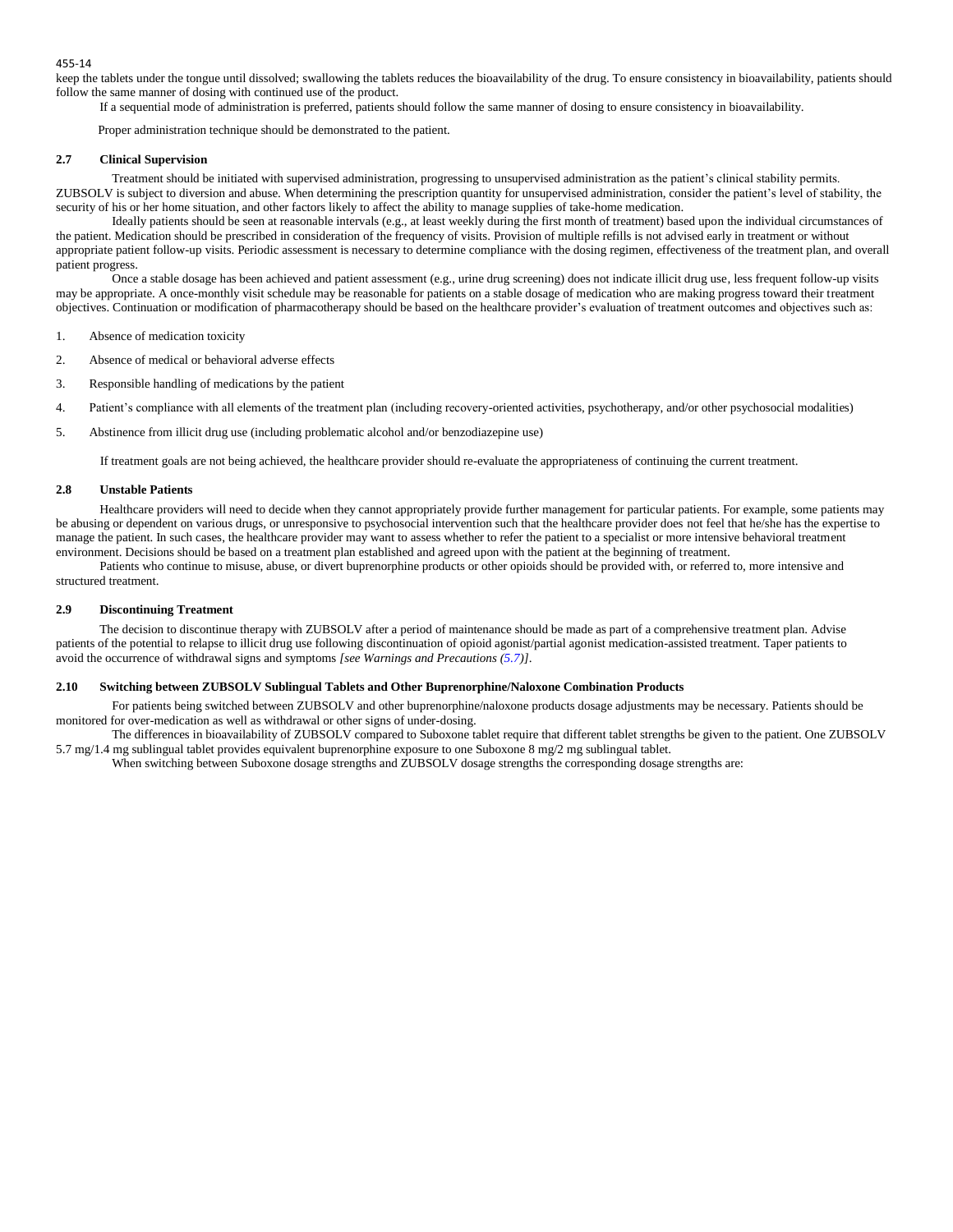| × | ۰.<br>× |  |
|---|---------|--|
|   |         |  |

| Suboxone sublingual tablets,<br>including generic equivalents                                                                                                                                            | <b>Corresponding dosage</b><br>strength of ZUBSOLV<br>sublingual tablets   |
|----------------------------------------------------------------------------------------------------------------------------------------------------------------------------------------------------------|----------------------------------------------------------------------------|
| One $2 \text{ mg}/0.5 \text{ mg}$ sublingual<br>buprenorphine/naloxone tablet                                                                                                                            | One $1.4 \text{ mg}/0.36 \text{ mg}$<br>ZUBSOLV sublingual<br>tablet       |
| 4 mg/1 mg buprenorphine/naloxone<br>taken as:<br>Two $2 \text{ mg}/0.5 \text{ mg}$ sublingual<br>buprenorphine/naloxone tablets                                                                          | One $2.9 \text{ mg}/0.71 \text{ mg}$<br>ZUBSOLV sublingual<br>tablet       |
| One $8 \text{ mg}/2 \text{ mg}$ sublingual<br>buprenorphine/naloxone tablet                                                                                                                              | One $5.7 \text{ mg}/1.4 \text{ mg}$<br><b>ZUBSOLV</b><br>sublingual tablet |
| $12 \text{ mg}/3 \text{ mg}$<br>buprenorphine/naloxone, taken as:<br>One 8 mg/2 mg sublingual<br>buprenorphine/naloxone<br>tablet AND<br>Two 2 mg/0.5 mg sublingual<br>buprenorphine/naloxone<br>tablets | One $8.6 \text{ mg}/2.1 \text{ mg}$<br>ZUBSOLV<br>sublingual tablet        |
| $16 \text{ mg}/4 \text{ mg}$<br>buprenorphine/naloxone, taken as:<br>Two 8 mg/2 mg sublingual<br>buprenorphine/naloxone<br>tablets                                                                       | One 11.4 mg/2.9 mg<br><b>ZUBSOLV</b><br>sublingual tablet                  |

# **3 DOSAGE FORMS AND STRENGTHS**

ZUBSOLV sublingual tablet is supplied in six dosage strengths:

- Buprenorphine 0.7 mg /naloxone 0.18 mg, white, oval shape tablets imprinted with ".7"
- Buprenorphine 1.4 mg /naloxone 0.36 mg, white, triangular shape tablets imprinted with "1.4"
- Buprenorphine 2.9 mg /naloxone 0.71 mg, white, D shape tablets imprinted with "2.9"
- Buprenorphine 5.7 mg /naloxone 1.4 mg, white, round shape tablets imprinted with "5.7"
- Buprenorphine 8.6 mg /naloxone 2.1 mg, white, diamond shape tablets imprinted with "8.6"
- Buprenorphine 11.4 mg /naloxone 2.9 mg, white, capsule shape tablets imprinted with "11.4"

### **4 CONTRAINDICATIONS**

ZUBSOLV is contraindicated in patients with a history of hypersensitivity to buprenorphine or naloxone as serious adverse reactions, including anaphylactic shock, have been reported *[see Warnings and Precautions (5.9)].*

# **5 WARNINGS AND PRECAUTIONS**

#### **5.1 Addiction, Abuse and Misuse**

ZUBSOLV contains buprenorphine, a schedule III controlled substance that can be abused in a manner similar to other opioids, legal or illicit. Prescribe and dispense buprenorphine with appropriate precautions to minimize risk of misuse, abuse, or diversion, and ensure appropriate protection from theft, including in the home. Clinical monitoring appropriate to the patient's level of stability is essential. Multiple refills should not be prescribed early in treatment or without appropriate patient follow-up visits *[see Drug Abuse and Dependence (9.2)].*

### **5.2 Risk of Life-Threatening Respiratory and Central Nervous System (CNS) Depression**

Buprenorphine has been associated with life-threatening respiratory depression and death. Many, but not all, post-marketing reports regarding coma and death involved misuse by self-injection or were associated with the concomitant use of buprenorphine and benzodiazepines or other CNS depressants, including alcohol. Warn patients of the potential danger of self-administration of benzodiazepines or other CNS depressants while under treatment with ZUBSOLV *[see Warnings and Precautions (5.3), Drug Interactions (7)].*

Use ZUBSOLV with caution in patients with compromised respiratory function (e.g., chronic obstructive pulmonary disease, cor pulmonale, decreased respiratory reserve, hypoxia, hypercapnia, or pre-existing respiratory depression).

Educate patients and caregivers on how to recognize respiratory depression and emphasize the importance of calling 911 or getting emergency medical help right away in the event of a known or suspected overdose *[see Patient Counseling Information (17)]*.

Opioids can cause sleep-related breathing disorders including central sleep apnea (CSA) and sleep-related hypoxemia. Opioid use increases the risk of CSA in a dose-dependent fashion. In patients who present with CSA, consider decreasing the opioid dosage using best practices for opioid taper *[see Dosage and Administration (2.9)].*

### Patient Access to Naloxone for the Emergency Treatment of Opioid Overdose

Discuss the availability of naloxone for the emergency treatment of opioid overdose with the patient and caregiver.

Because patients being treated for opioid use disorder have the potential for relapse, putting them at risk for opioid overdose, strongly consider prescribing naloxone for the emergency treatment of opioid overdose, both when initiating and renewing treatment with ZUBSOLV. Also consider prescribing naloxone if the patient has household members (including children) or other close contacts at risk for accidental ingestion or opioid overdose *[see Dosage and Administration (2.3)]*. Advise patients and caregivers that naloxone may also be administered for a known or suspected overdose with ZUBSOLV itself. Higher than normal doses

and repeated administration of naloxone may be necessary due to the long duration of action of ZUBSOLV and its affinity for the mu receptor *[see Overdosage (10)]*. Inform patients and caregivers of their options for obtaining naloxone as permitted by individual state naloxone dispensing and prescribing requirements or

guidelines (e.g., by prescription, directly from a pharmacist, or as part of a community-based program).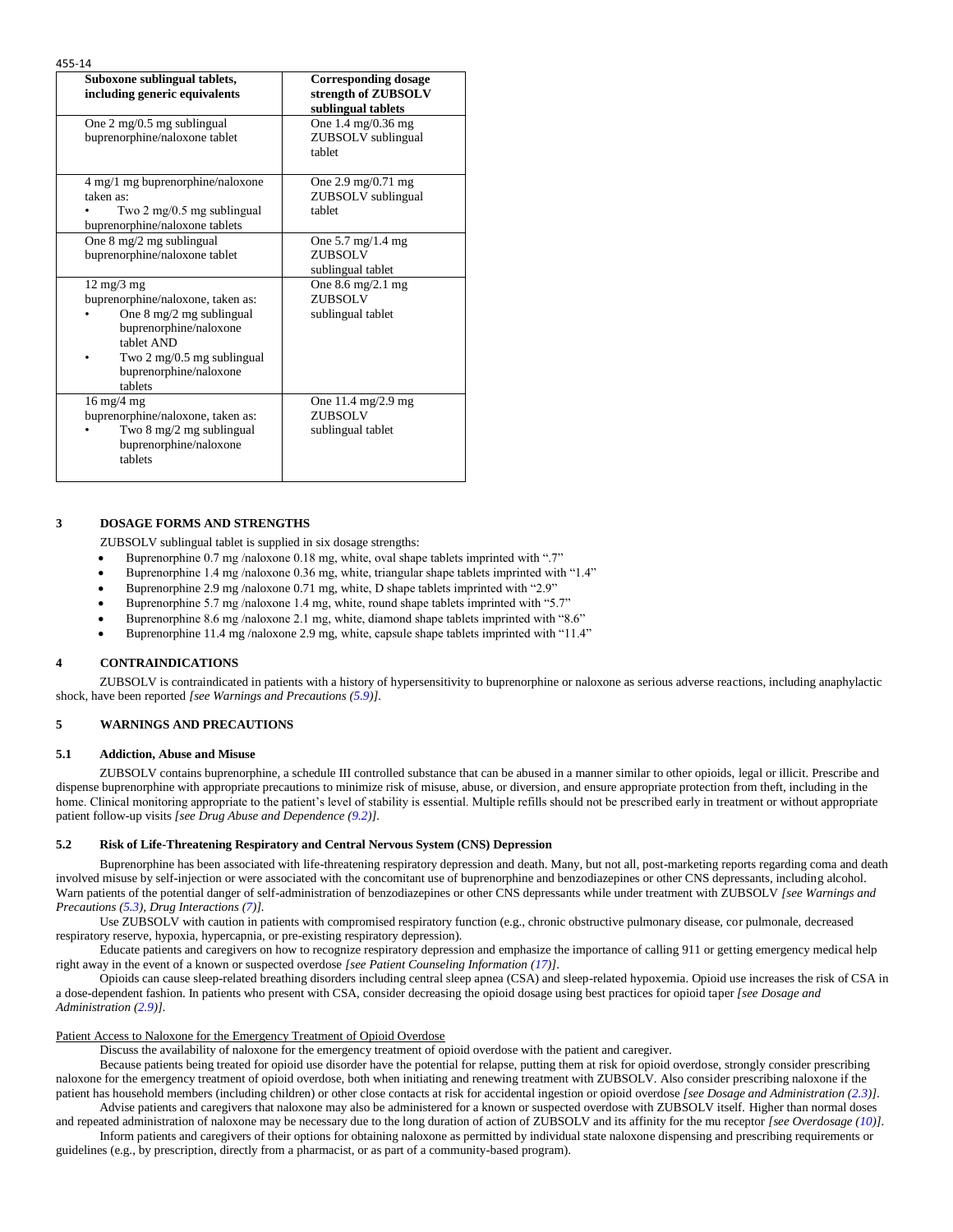Educate patients and caregivers on how to recognize respiratory depression and, if naloxone is prescribed, how to treat with naloxone. Emphasize the importance of calling 911 or getting emergency medical help, even if naloxone is administered *[see Patient Counseling Information (17)]*.

### **5.3 Managing Risks from Concomitant Use of Benzodiazepines or Other CNS Depressants**

Concomitant use of buprenorphine and benzodiazepines or other CNS depressants increases the risk of adverse reactions including overdose and death. Medication-assisted treatment of opioid use disorder, however, should not be categorically denied to patients taking these drugs. Prohibiting or creating barriers to treatment can pose an even greater risk of morbidity and mortality due to the opioid use disorder alone.

As a routine part of orientation to buprenorphine treatment, educate patients about the risks of concomitant use of benzodiazepines, sedatives, opioid analgesics, and alcohol.

Develop strategies to manage use of prescribed or illicit benzodiazepines or other CNS depressants at initiation of buprenorphine treatment, or if it emerges as a concern during treatment. Adjustments to induction procedures and additional monitoring may be required. There is no evidence to support dose limitations or arbitrary caps of buprenorphine as a strategy to address benzodiazepine use in buprenorphine-treated patients. However, if a patient is sedated at the time of buprenorphine dosing, delay or omit the buprenorphine dose if appropriate.

Cessation of benzodiazepines or other CNS depressants is preferred in most cases of concomitant use. In some cases, monitoring in a higher level of care for taper may be appropriate. In others, gradually tapering a patient off of a prescribed benzodiazepine or other CNS depressant or decreasing to the lowest effective dose may be appropriate.

For patients in buprenorphine treatment, benzodiazepines are not the treatment of choice for anxiety or insomnia. Before co-prescribing benzodiazepines, ensure that patients are appropriately diagnosed and consider alternative medications and non-pharmacologic treatments to address anxiety or insomnia. Ensure that other healthcare providers prescribing benzodiazepines or other CNS depressants are aware of the patient's buprenorphine treatment and coordinate care to minimize the risks associated with concomitant use.

If concomitant use is warranted, strongly consider prescribing naloxone for the emergency treatment of opioid overdose, as is recommended for all patients in buprenorphine treatment for opioid use disorder *[see Warnings and Precautions (5.2)]*.

In addition, take measures to confirm that patients are taking their medications as prescribed and are not diverting or supplementing with illicit drugs. Toxicology screening should test for prescribed and illicit benzodiazepines *[see Drug Interactions (7)].*

## **5.4 Unintentional Pediatric Exposure**

Buprenorphine can cause fatal respiratory depression in children who are accidentally exposed to it. Store buprenorphine containing medications safely out of the sight and reach of children and destroy any unused medication appropriately *[see Patient Counseling Information (17)].*

## **5.5 Neonatal Opioid Withdrawal Syndrome**

Neonatal opioid withdrawal syndrome (NOWS) is an expected and treatable outcome of prolonged use of opioids during pregnancy, whether that use is medically-authorized or illicit. Unlike opioid withdrawal syndrome in adults, NOWS may be life-threatening if not recognized and treated in the neonate. Healthcare professionals should observe newborns for signs of NOWS and manage accordingly *[see Use in Specific Populations (8.1*)*]*.

Advise pregnant women receiving opioid addiction treatment with ZUBSOLV of the risk of neonatal opioid withdrawal syndrome and ensure that appropriate treatment will be available *[see Use in Specific Populations (8.1)].* This risk must be balanced against the risk of untreated opioid addiction which often results in continued or relapsing illicit opioid use and is associated with poor pregnancy outcomes. Therefore, prescribers should discuss the importance and benefits of management of opioid addiction throughout pregnancy.

## **5.6 Adrenal Insufficiency**

Cases of adrenal insufficiency have been reported with opioid use, more often following greater than one month of use. Presentation of adrenal insufficiency may include non-specific symptoms and signs including nausea, vomiting, anorexia, fatigue, weakness, dizziness, and low blood pressure. If adrenal insufficiency is suspected, confirm the diagnosis with diagnostic testing as soon as possible. If adrenal insufficiency is diagnosed, treat with physiologic replacement doses of corticosteroids. Wean the patient off of the opioid to allow adrenal function to recover and continue corticosteroid treatment until adrenal function recovers. Other opioids may be tried as some cases reported use of a different opioid without recurrence of adrenal insufficiency. The information available does not identify any particular opioids as being more likely to be associated with adrenal insufficiency.

# **5.7 Risk of Opioid Withdrawal with Abrupt Discontinuation**

Buprenorphine is a partial agonist at the mu-opioid receptor and chronic administration produces physical dependence of the opioid type, characterized by withdrawal signs and symptoms upon abrupt discontinuation or rapid taper. The withdrawal syndrome is typically milder than seen with full agonists and may be delayed in onset. When discontinuing ZUBSOLV, gradually taper the dosage *[see Dosage and Administration (2.9)]*.

## **5.8 Risk of Hepatitis, Hepatic Events**

Cases of cytolytic hepatitis and hepatitis with jaundice have been observed in individuals receiving buprenorphine in clinical trials and through post-marketing adverse event reports. The spectrum of abnormalities ranges from transient asymptomatic elevations in hepatic transaminases to case reports of death, hepatic failure, hepatic necrosis, hepatorenal syndrome, and hepatic encephalopathy. In many cases, the presence of pre-existing liver enzyme abnormalities, infection with hepatitis B or hepatitis C virus, concomitant usage of other potentially hepatotoxic drugs, and ongoing injecting drug use may have played a causative or contributory role. In other cases, insufficient data were available to determine the etiology of the abnormality. Withdrawal of buprenorphine has resulted in amelioration of acute hepatitis in some cases; however, in other cases no dose reduction was necessary. The possibility exists that buprenorphine had a causative or contributory role in the development of the hepatic abnormality in some cases. Liver function tests, prior to initiation of treatment is recommended to establish a baseline. Periodic monitoring of liver function during treatment is also recommended. A biological and etiological evaluation is recommended when a hepatic event is suspected. Depending on the case, ZUBSOLV may need to be carefully discontinued to prevent withdrawal signs and symptoms and a return by the patient to illicit drug use, and strict monitoring of the patient should be initiated.

# **5.9 Hypersensitivity Reactions**

Cases of hypersensitivity to buprenorphine and naloxone containing products have been reported both in clinical trials and in the post-marketing experience. Cases of bronchospasm, angioneurotic edema, and anaphylactic shock have been reported. The most common signs and symptoms include rashes, hives, and pruritus. A history of hypersensitivity to buprenorphine or naloxone is a contraindication to the use of ZUBSOLV.

# **5.10 Precipitation of Opioid Withdrawal Signs and Symptoms**

Because it contains naloxone, ZUBSOLV is likely to produce withdrawal signs and symptoms if misused parenterally by individuals dependent on full opioid agonists such as heroin, morphine, or methadone. Because of the partial agonist properties of buprenorphine, ZUBSOLV may precipitate opioid withdrawal signs and symptoms in such persons if administered sublingually before the agonist effects of the opioid have subsided.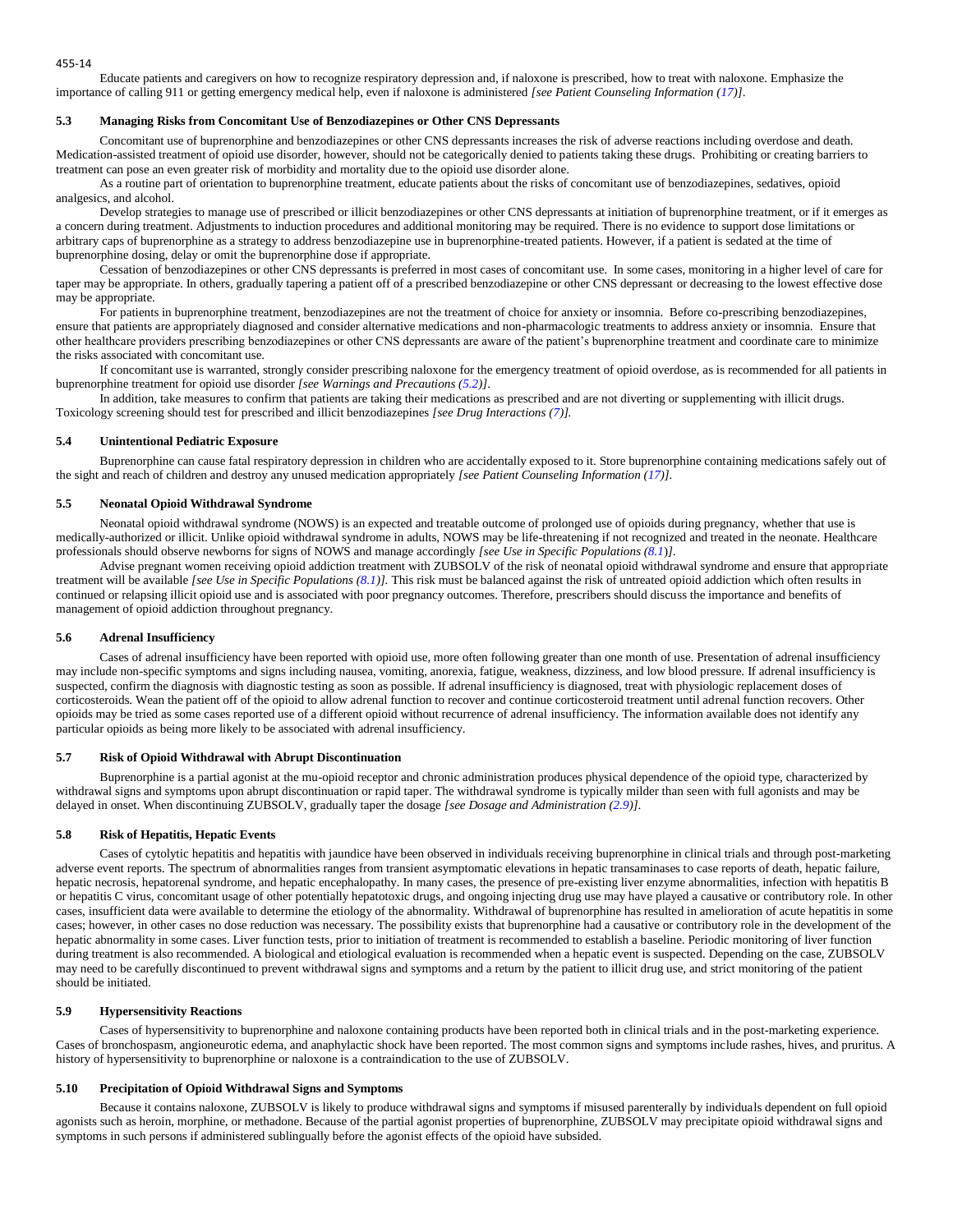## **5.11 Risk of Overdose in Opioid Naïve Patients**

There have been reported deaths of opioid naive individuals who received a 2 mg dose of buprenorphine as a sublingual tablet for analgesia. ZUBSOLV is not appropriate as an analgesic.

### **5.12 Use in Patients with Impaired Hepatic Function**

Buprenorphine/naloxone products are not recommended in patients with severe hepatic impairment and may not be appropriate for patients with moderate hepatic impairment. The doses of buprenorphine and naloxone in this fixed-dose combination product cannot be individually titrated, and hepatic impairment results in a reduced clearance of naloxone to a much greater extent than buprenorphine. Therefore, patients with severe hepatic impairment will be exposed to substantially higher levels of naloxone than patients with normal hepatic function. This may result in an increased risk of precipitated withdrawal at the beginning of treatment (induction) and may interfere with buprenorphine's efficacy throughout treatment. In patients with moderate hepatic impairment, the differential reduction of naloxone clearance compared to buprenorphine clearance is not as great as in subjects with severe hepatic impairment. However, buprenorphine/naloxone products are not recommended for initiation of treatment (induction) in patients with moderate hepatic impairment due to the increased risk of precipitated withdrawal. Buprenorphine/naloxone products may be used with caution for maintenance treatment in patients with moderate hepatic impairment who have initiated treatment on a buprenorphine product without naloxone. Patients should be carefully monitored and consideration given to the possibility of naloxone interfering with buprenorphine's efficacy [see Use in *Specific Populations (8.6)].*

#### **5.13 Impairment of Ability to Drive or Operate Machinery**

ZUBSOLV may impair the mental or physical abilities required for the performance of potentially dangerous tasks such as driving a car or operating machinery, especially during treatment induction and dose adjustment. Caution patients about driving or operating hazardous machinery until they are reasonably certain that ZUBSOLV therapy does not adversely affect his or her ability to engage in such activities.

### **5.14 Orthostatic Hypotension**

Like other opioids, ZUBSOLV may produce orthostatic hypotension in ambulatory patients.

# **5.15 Elevation of Cerebrospinal Fluid Pressure**

Buprenorphine, like other opioids, may elevate cerebrospinal fluid pressure and should be used with caution in patients with head injury, intracranial lesions, and other circumstances when cerebrospinal pressure may be increased. Buprenorphine can produce miosis and changes in the level of consciousness that may interfere with patient evaluation.

#### **5.16 Elevation of Intracholedochal Pressure**

Buprenorphine has been shown to increase intracholedochal pressure, as do other opioids, and thus should be administered with caution to patients with dysfunction of the biliary tract.

#### **5.17 Effects in Acute Abdominal Conditions**

As with other opioids, buprenorphine may obscure the diagnosis or clinical course of patients with acute abdominal conditions.

# **6 ADVERSE REACTIONS**

*The following serious adverse reactions are described elsewhere in the labeling:*

- Addiction, Abuse, and Misuse *[see Warnings and Precautions (5.1)]*
- Respiratory and CNS Depression *[see Warnings and Precautions (5.2, 5.3)]*
- Neonatal Opioid Withdrawal Syndrome *[see Warnings and Precautions (5.5)]*
- Adrenal Insufficiency *[see Warnings and Precautions (5.6)]*
- Opioid Withdrawal *[see Warnings and Precautions (5.7, 5.10)]*
- Hepatitis, Hepatic Events *[see Warnings and Precautions (5.8)]*
- Hypersensitivity Reactions *[see Warnings and Precautions (5.9)]*
- Orthostatic Hypotension *[see Warnings and Precautions (5.14)]*
- Elevation of Cerebrospinal Fluid Pressure *[see Warnings and Precautions (5.15)]*
- Elevation of Intracholedochal Pressure *[see Warnings and Precautions (5.16)]*

### **6.1 Clinical Trials Experience**

Because clinical trials are conducted under widely varying conditions, adverse reaction rates observed in the clinical trials of a drug cannot be directly compared to rates in the clinical trials of another drug and may not reflect the rates observed in practice.

ZUBSOLV for use as initial treatment was evaluated in two clinical trials that had identical, blinded, two-day induction phases, comparing ZUBSOLV to generic buprenorphine. On the first day, subjects received an initial dose of ZUBSOLV 1.4 mg/0.36 mg or generic buprenorphine 2 mg, followed by ZUBSOLV 4.2 mg/1.08 mg or generic buprenorphine 6 mg 1.5 hours later. In total, safety data were available for 538 opioid-dependent subjects exposed to ZUBSOLV (buprenorphine/naloxone) sublingual tablets when used for initial treatment.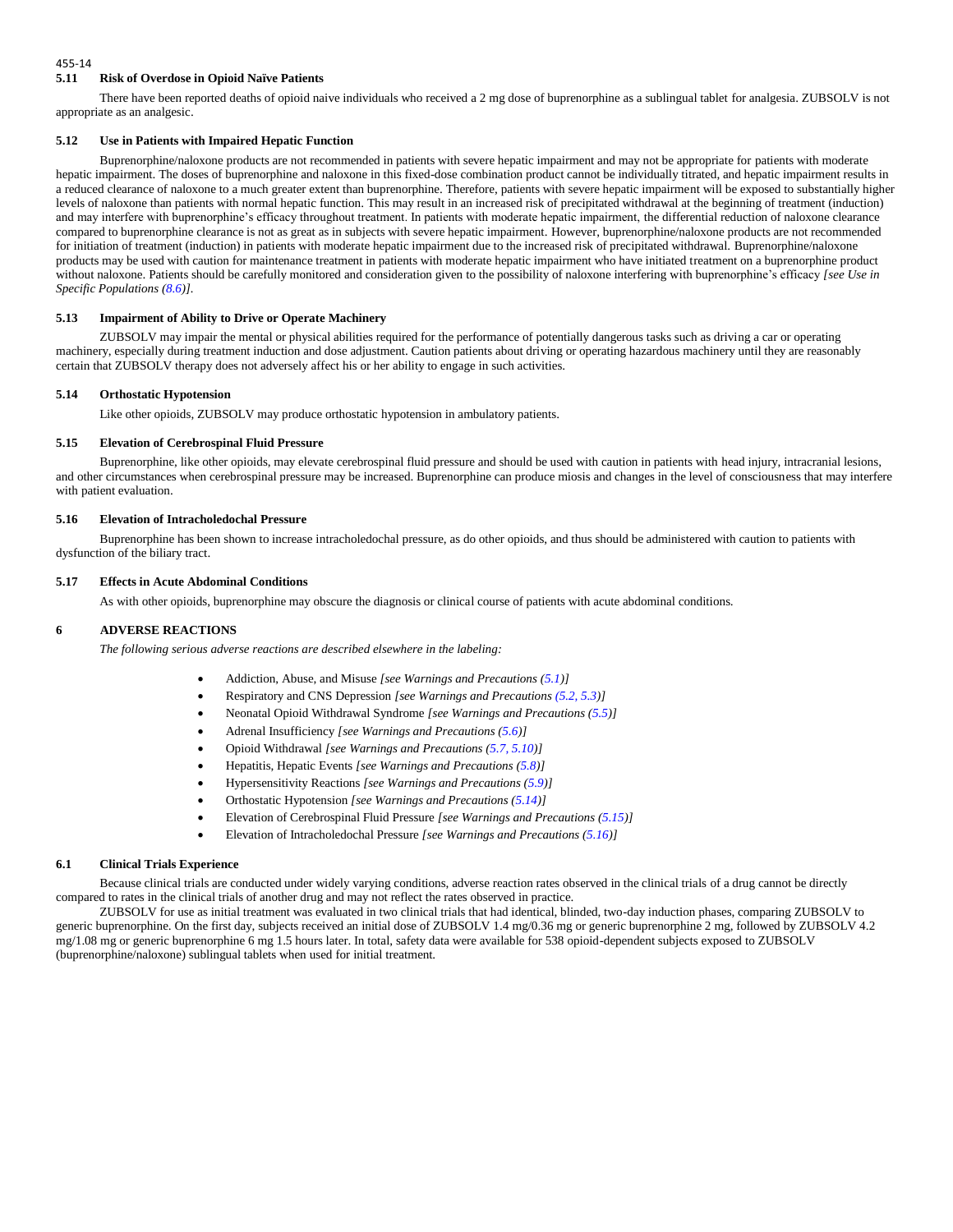| ۰.<br>× | ۰,<br>× |  |
|---------|---------|--|
|         |         |  |

| Table 1. Adverse Reactions in $\geq 5\%$ of Patients During the Induction Phase by System Organ Class and Preferred Term (Safety Population) |                  |                                 |                    |
|----------------------------------------------------------------------------------------------------------------------------------------------|------------------|---------------------------------|--------------------|
| <b>System Organ Class</b><br>Preferred Term                                                                                                  | $ZUBSOLV(N=538)$ | <b>Generic BUP</b><br>$(N=530)$ | Overall $(N=1068)$ |
|                                                                                                                                              |                  | N(%)                            |                    |
| <b>Patients with any</b>                                                                                                                     | 139 (26%)        | 136 (26%)                       | 275 (26%)          |
| <b>Adverse Reactions</b>                                                                                                                     |                  |                                 |                    |
| <b>Gastrointestinal</b>                                                                                                                      | 64 (12%)         | $60(11\%)$                      | 124 (12%)          |
| <b>Disorders</b>                                                                                                                             |                  |                                 |                    |
| Nausea                                                                                                                                       | 29(5%)           | 36(7%)                          | 65 (6%)            |
| Vomiting                                                                                                                                     | 25(5%)           | 26(5%)                          | 51 (5%)            |
| <b>Nervous System</b>                                                                                                                        | 48 (9%)          | 44 (8%)                         | 92 (9%)            |
| <b>Disorders</b>                                                                                                                             |                  |                                 |                    |
| Headache                                                                                                                                     | 36(7%)           | 35 (7%)                         | 71 (7%)            |

BUP = buprenorphine

 $ZUBSOLV = bupere norphine/naloxone$ 

The safety of buprenorphine/naloxone for longer-term use (up to 16 weeks of treatment) was evaluated in previous studies in 497 opioid-dependent subjects. The prospective evaluation of buprenorphine/naloxone was supported by clinical trials using buprenorphine tablets without naloxone and other trials using buprenorphine sublingual solutions. In total, safety data were available from 3214 opioid-dependent subjects exposed to buprenorphine at doses in the range used in treatment of opioid addiction. See Table 2.

| Table 2. Adverse Events > 5% by Body System and Treatment Group<br>in a 4-week Study |                                                          |               |  |
|--------------------------------------------------------------------------------------|----------------------------------------------------------|---------------|--|
|                                                                                      | N(%)                                                     | N(%)          |  |
| <b>Body System / Adverse</b><br><b>Event (COSTART</b><br>Terminology)                | Buprenorphine/<br>naloxone<br>$16/4$ mg/day<br>$N = 107$ | Placebo N=107 |  |
| <b>Body as a Whole</b>                                                               |                                                          |               |  |
| Asthenia                                                                             | 7(7%)                                                    | 7(7%)         |  |
| Chills                                                                               | 8(8%)                                                    | 8 (8%)        |  |
| Headache                                                                             | 39 (37%)                                                 | 24 (22%)      |  |
| Infection                                                                            | 6(6%)                                                    | 7(7%)         |  |
| Pain                                                                                 | 24 (22%)                                                 | 20 (19%)      |  |
| Pain Abdomen                                                                         | 12 (11%)                                                 | 7(7%)         |  |
| Pain Back                                                                            | 4(4%)                                                    | 12 (11%)      |  |
| Withdrawal Syndrome                                                                  | 27 (25%)                                                 | 40 (37%)      |  |
| <b>Cardiovascular System</b>                                                         |                                                          |               |  |
| Vasodilation                                                                         | 10 (9%)                                                  | 7(7%)         |  |
| <b>Digestive System</b>                                                              |                                                          |               |  |
| Constipation                                                                         | 13 (12%)                                                 | 3(3%)         |  |
| Diarrhea                                                                             | 4(4%)                                                    | 16 (15%)      |  |
| Nausea                                                                               | 16 (15%)                                                 | 12 (11%)      |  |
| Vomiting                                                                             | 8(8%)                                                    | 5(5%)         |  |
| <b>Nervous System</b>                                                                |                                                          |               |  |
| Insomnia                                                                             | 15 (14%)                                                 | 17 (16%)      |  |
| <b>Respiratory System</b>                                                            |                                                          |               |  |
| <b>Rhinitis</b>                                                                      | 5 (5%)                                                   | 14 (13%)      |  |
| <b>Skin and Appendages</b>                                                           |                                                          |               |  |
| Sweating                                                                             | 15 (14%)                                                 | 11 (10%)      |  |

The adverse event profile of buprenorphine was also characterized in the dose-controlled study of buprenorphine solution, over a range of doses in four months of treatment. Table 3 shows adverse events reported by at least 5% of subjects in any dose group in the dose-controlled study.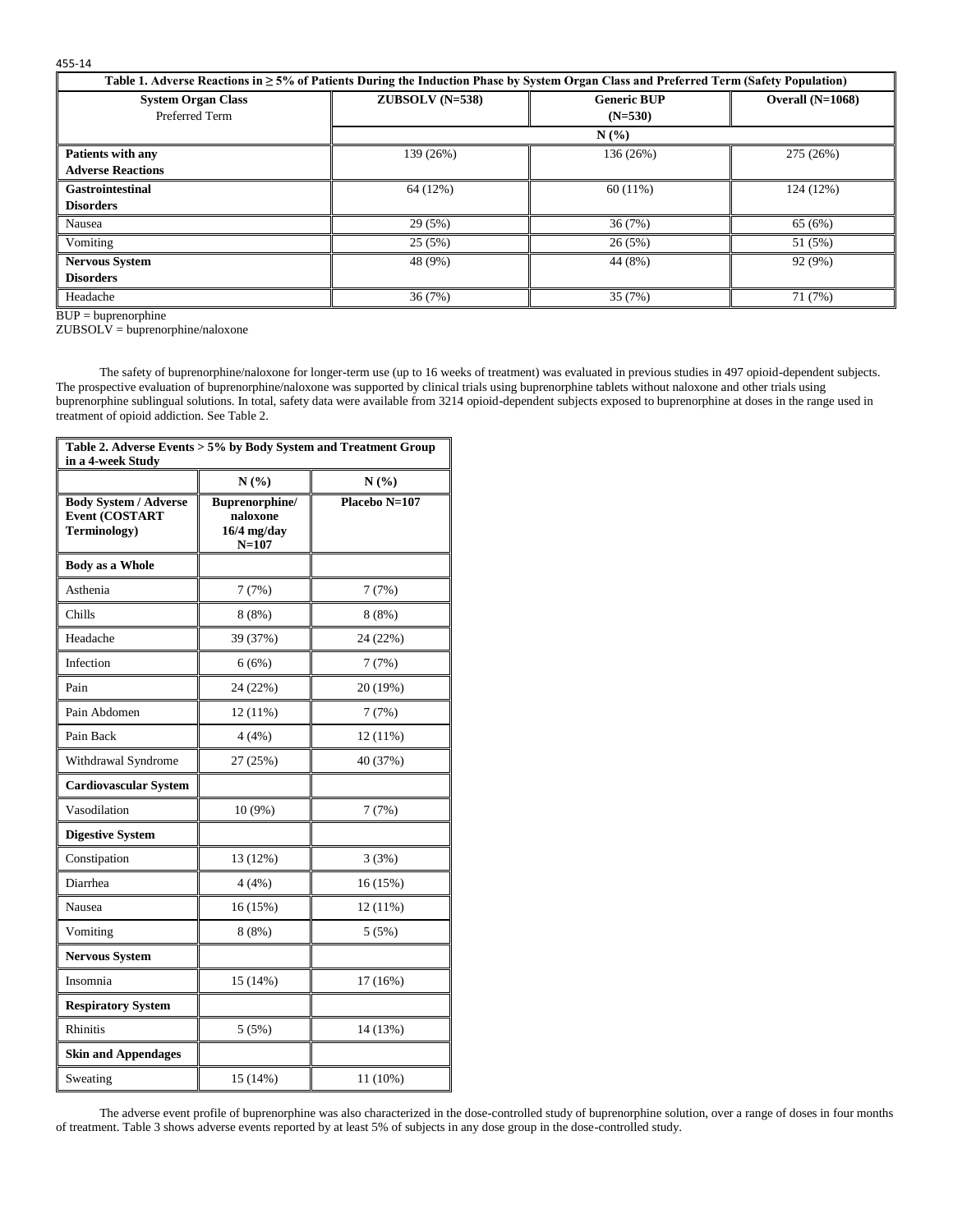| Table 3. Adverse Events (≥ 5%) by Body System and Treatment Group<br>in a 16-week Study |                            |                   |                        |                  |                   |
|-----------------------------------------------------------------------------------------|----------------------------|-------------------|------------------------|------------------|-------------------|
| <b>Body System</b>                                                                      | <b>Buprenorphine dose*</b> |                   |                        |                  |                   |
| /Adverse Event<br>(COSTART<br>Terminology)                                              | Very Low*<br>$(N=184)$     | Low*<br>$(N=180)$ | Moderate*<br>$(N=186)$ | High*<br>(N=181) | Total*<br>(N=731) |
|                                                                                         | N(%)                       | N(%)              | N(%)                   | N(%)             | N(%)              |
| <b>Body as a Whole</b>                                                                  |                            |                   |                        |                  |                   |
| Abscess                                                                                 | 9 (5%)                     | 2(1%)             | 3(2%)                  | 2 (1%)           | 16 (2%)           |
| Asthenia                                                                                | 26 (14%)                   | 28 (16%)          | 26 (14%)               | 24 (13%)         | 104 (14%)         |
| Chills                                                                                  | 11 (6%)                    | 12 (7%)           | 9(5%)                  | 10(6%)           | 42 (6%)           |
| Fever                                                                                   | 7(4%)                      | 2(1%)             | 2(1%)                  | 10(6%)           | 21 (3%)           |
| Flu Syndrome.                                                                           | 4 (2%)                     | 13 (7%)           | 19 (10%)               | 8(4%)            | 44 (6%)           |
| Headache                                                                                | 51 (28%)                   | 62 (34%)          | 54 (29%)               | 53 (29%)         | 220 (30%)         |
| Infection                                                                               | 32 (17%)                   | 39 (22%)          | 38 (20%)               | 40 (22%)         | 149 (20%)         |
| Injury Accidental                                                                       | 5(3%)                      | 10(6%)            | 5(3%)                  | 5(3%)            | 25 (3%)           |
| Pain                                                                                    | 47 (26%)                   | 37 (21%)          | 49 (26%)               | 44 (24%)         | 177 (24%)         |
| Pain Back                                                                               | 18 (10%)                   | 29 (16%)          | 28 (15%)               | 27 (15%)         | 102 (14%)         |
| Withdrawal<br>Syndrome                                                                  | 45 (24%)                   | 40 (22%)          | 41 (22%)               | 36 (20%)         | 162 (22%)         |
| <b>Digestive System</b>                                                                 |                            |                   |                        |                  |                   |
| Constipation                                                                            | 10(5%)                     | 23 (13%)          | 23 (12%)               | 26 (14%)         | 82 (11%)          |
| Diarrhea                                                                                | 19 (10%)                   | 8(4%)             | 9(5%)                  | 4(2%)            | 40 (5%)           |
| Dyspepsia                                                                               | 6(3%)                      | 10(6%)            | 4 (2%)                 | 4(2%)            | 24 (3%)           |
| Nausea                                                                                  | 12 (7%)                    | 22 (12%)          | 23 (12%)               | 18 (10%)         | 75 (10%)          |
| Vomiting                                                                                | 8(4%)                      | 6(3%)             | 10(5%)                 | 14 (8%)          | 38 (5%)           |
| <b>Nervous System</b>                                                                   |                            |                   |                        |                  |                   |
| Anxiety                                                                                 | 22 (12%)                   | 24 (13%)          | 20 (11%)               | 25 (14%)         | 91 (12%)          |
| Depression                                                                              | 24 (13%)                   | 16 (9%)           | 25 (13%)               | 18 (10%)         | 83 (11%)          |
| Dizziness                                                                               | 4(2%)                      | 9(5%)             | 7(4%)                  | 11 (6%)          | 31 (4%)           |
| Insomnia                                                                                | 42 (23%)                   | 50 (28%)          | 43 (23%)               | 51 (28%)         | 186 (25%)         |
| Nervousness                                                                             | 12 (7%)                    | 11 (6%)           | 10 (5%)                | 13 (7%)          | 46 (6%)           |
| Somnolence                                                                              | 5(3%)                      | 13 (7%)           | 9(5%)                  | 11 (6%)          | 38 (5%)           |
| <b>Respiratory</b><br>System                                                            |                            |                   |                        |                  |                   |
| Cough Increase                                                                          | 5(3%)                      | 11(6%)            | 6(3%)                  | 4(2%)            | 26 (4%)           |
| Pharyngitis                                                                             | 6(3%)                      | 7(4%)             | 6(3%)                  | 9(5%)            | 28 (4%)           |
| Rhinitis                                                                                | 27 (15%)                   | 16 (9%)           | 15 (8%)                | 21 (12%)         | 79 (11%)          |
| Skin and<br><b>Appendages</b>                                                           |                            |                   |                        |                  |                   |
| Sweat                                                                                   | 23 (13%)                   | 21 (12%)          | 20(11%)                | 23 (13%)         | 87 (12%)          |
| <b>Special Senses</b>                                                                   |                            |                   |                        |                  |                   |
| <b>Runny Eyes</b>                                                                       | 13 (7%)                    | 9(5%)             | 6(3%)                  | 6(3%)            | 34 (5%)           |

\*Sublingual solution. Doses in this table cannot necessarily be delivered in tablet form, but for comparison purposes:

"Very low" dose (1 mg solution) would be less than a tablet dose of 2 mg

"Low" dose (4 mg solution) approximates a 6 mg tablet dose

"Moderate" dose (8 mg solution) approximates a 12 mg tablet dose

"High" dose (16 mg solution) approximates a 24 mg tablet dose

# **6.2 Post-marketing Experience**

The following adverse reactions have been identified during post-approval use of buprenorphine and naloxone sublingual tablets. Because these reactions are reported voluntarily from a population of uncertain size, it is not always possible to reliably estimate a causal relationship to drug exposure.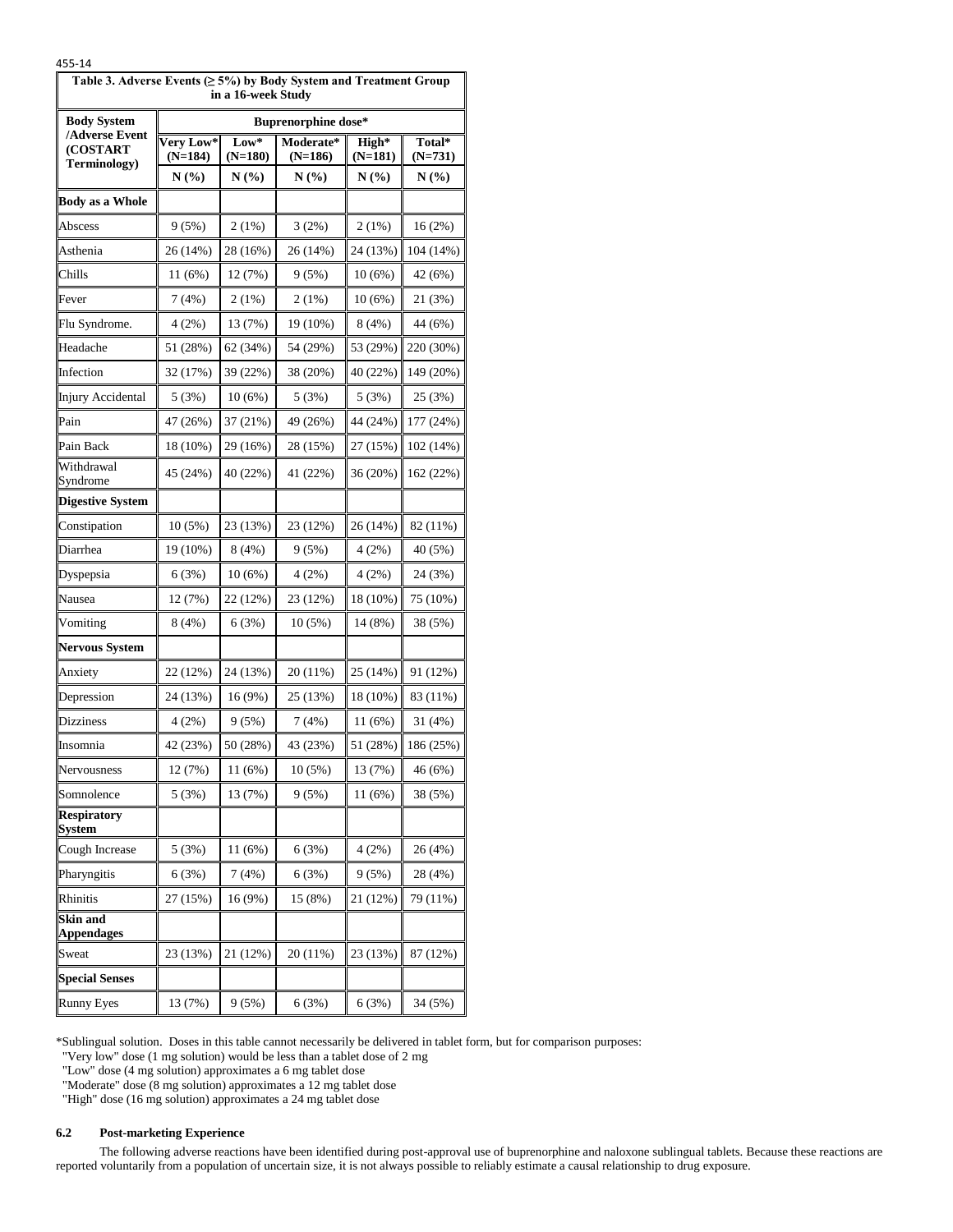The most frequently reported post-marketing adverse event not observed in clinical trials was peripheral edema.

Serotonin syndrome: Cases of serotonin syndrome, a potentially life-threatening condition, have been reported during concomitant use of opioids with serotonergic drugs.

Adrenal insufficiency: Cases of adrenal insufficiency have been reported with opioid use, more often following greater than one month of use.

Anaphylaxis: Anaphylaxis has been reported with ingredients contained in ZUBSOLV.

Androgen deficiency: Cases of androgen deficiency have occurred with chronic use of opioids *[see Clinical Pharmacology (12.2)].*

Local reactions: Glossodynia, glossitis, oral mucosal erythema, oral hypoesthesia, and stomatitis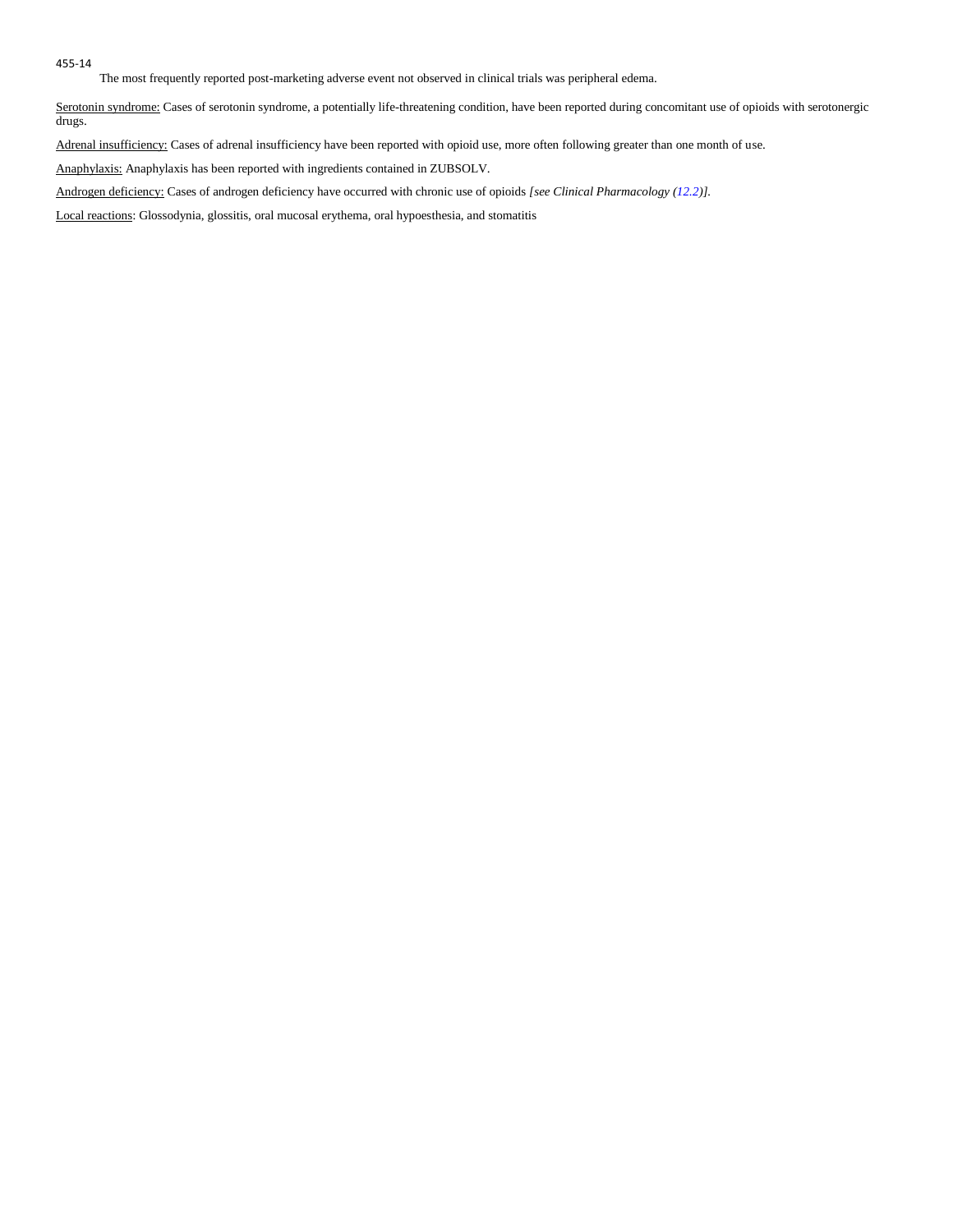**Serotonergic Drugs**

Table 4 includes clinically significant drug interactions with ZUBSOLV.

**Table 4. Clinically Significant Drug Interactions Benzodiazepines and other Central Nervous System (CNS) Depressants** *Clinical Impact:* Due to additive pharmacologic effects, the concomitant use of benzodiazepines and other CNS depressants, including alcohol, increases the risk of respiratory depression, profound sedation, coma, and death. *Intervention:* Cessation of benzodiazepines or other CNS depressants is preferred in most cases of concomitant use. In some cases, monitoring in a higher level of care for taper may be appropriate. In others, gradually tapering a patient off of a prescribed benzodiazepine or other CNS depressant or decreasing to the lowest effective dose may be appropriate. Before co-prescribing benzodiazepines for anxiety or insomnia, ensure that patients are appropriately diagnosed and consider alternative medications and non-pharmacologic treatments *[see Warnings and Precautions (5.2, 5.3)]*. If concomitant use is warranted, strongly consider prescribing naloxone for the emergency treatment of opioid overdose, as is recommended for all patients in treatment for opioid use disorder *[see Warnings and Precautions (5.2)]*. *Examples:* Alcohol, benzodiazepines and other sedatives/hypnotics, anxiolytics, tranquilizers, muscle relaxants, general anesthetics, antipsychotics, and other opioids. **Inhibitors of CYP3A4**  *Clinical Impact:* The concomitant use of buprenorphine and CYP3A4 inhibitors can increase the plasma concentration of buprenorphine, resulting in increased or prolonged opioid effects, particularly when an inhibitor is added after a stable dose of ZUBSOLV is achieved. After stopping a CYP3A4 inhibitor, as the effects of the inhibitor decline, the buprenorphine plasma concentration will decrease *[see Clinical Pharmacology (12.3)]*, potentially resulting in decreased opioid efficacy or a withdrawal syndrome in patients who had developed physical dependence to buprenorphine. *Intervention:* If concomitant use is necessary, consider dosage reduction of ZUBSOLV until stable drug effects are achieved. Monitor patients for respiratory depression and sedation at frequent intervals. If a CYP3A4 inhibitor is discontinued, consider increasing the ZUBSOLV dosage until stable drug effects are achieved. Monitor for signs of opioid withdrawal. *Examples:* Macrolide antibiotics (e.g., erythromycin), azole-antifungal agents (e.g. ketoconazole), protease inhibitors (e.g., ritonavir). **CYP3A4 Inducers** *Clinical Impact:* The concomitant use of buprenorphine and CYP3A4 inducers can decrease the plasma concentration of buprenorphine *[see Clinical Pharmacology (12.3)]*, potentially resulting in decreased efficacy or onset of a withdrawal syndrome in patients who have developed physical dependence to buprenorphine. After stopping a CYP3A4 inducer, as the effects of the inducer decline, the buprenorphine plasma concentration will increase *[see Clinical Pharmacology (12.3)]*, which could increase or prolong both therapeutic effects and adverse reactions and may cause serious respiratory depression. *Intervention:* If concomitant use is necessary, consider increasing the ZUBSOLV dosage until stable drug effects are achieved. Monitor for signs of opioid withdrawal. If a CYP3A4 inducer is discontinued, consider ZUBSOLV dosage reduction and monitor for signs of respiratory depression. *Examples:* Rifampin, carbamazepine, phenytoin. **Antiretrovirals: Non-Nucleoside Reverse Transcriptase inhibitors (NNRTIs)** *Clinical Impact:* Non-nucleoside reverse transcriptase inhibitors (NNRTIs) are metabolized principally by CYP3A4. Efavirenz, nevirapine, and etravirine are known CYP3A inducers, whereas delavirdine is a CYP3A inhibitor. Significant pharmacokinetic interactions between NNRTIs (e.g., efavirenz and delavirdine) and buprenorphine have been shown in clinical studies, but these pharmacokinetic interactions did not result in any significant pharmacodynamic effects. *Intervention:* Patients who are on chronic ZUBSOLV treatment should have their dose monitored if NNRTIs are added to their treatment regimen. *Examples:* Efavirenz, nevirapine, etravirine, delavirdine. **Antiretrovirals: Protease Inhibitors (PIs)** *Clinical Impact:* Studies have shown some antiretroviral protease inhibitors (PIs) with CYP3A4 inhibitory activity (nelfinavir, lopinavir/ritonavir, ritonavir) have little effect on buprenorphine pharmacokinetic and no significant pharmacodynamic effects. Other PIs with CYP3A4 inhibitory activity (atazanavir and atazanavir/ritonavir) resulted in elevated levels of buprenorphine and norbuprenorphine, and patients in one study reported increased sedation. Symptoms of opioid excess have been found in post-marketing reports of patients receiving buprenorphine and atazanavir with and without ritonavir concomitantly. *Intervention:* Monitor patients taking ZUBSOLV and atazanavir with and without ritonavir, and reduce dose of ZUBSOLV if warranted. *Examples:* Atazanavir, ritonavir. **Antiretrovirals: Nucleoside Reverse Transcriptase Inhibitors (NRTIs)** *Clinical Impact:* Nucleoside reverse transcriptase inhibitors (NRTIs) do not appear to induce or inhibit the P450 enzyme pathway, thus no interactions with buprenorphine are expected. *Intervention:* None.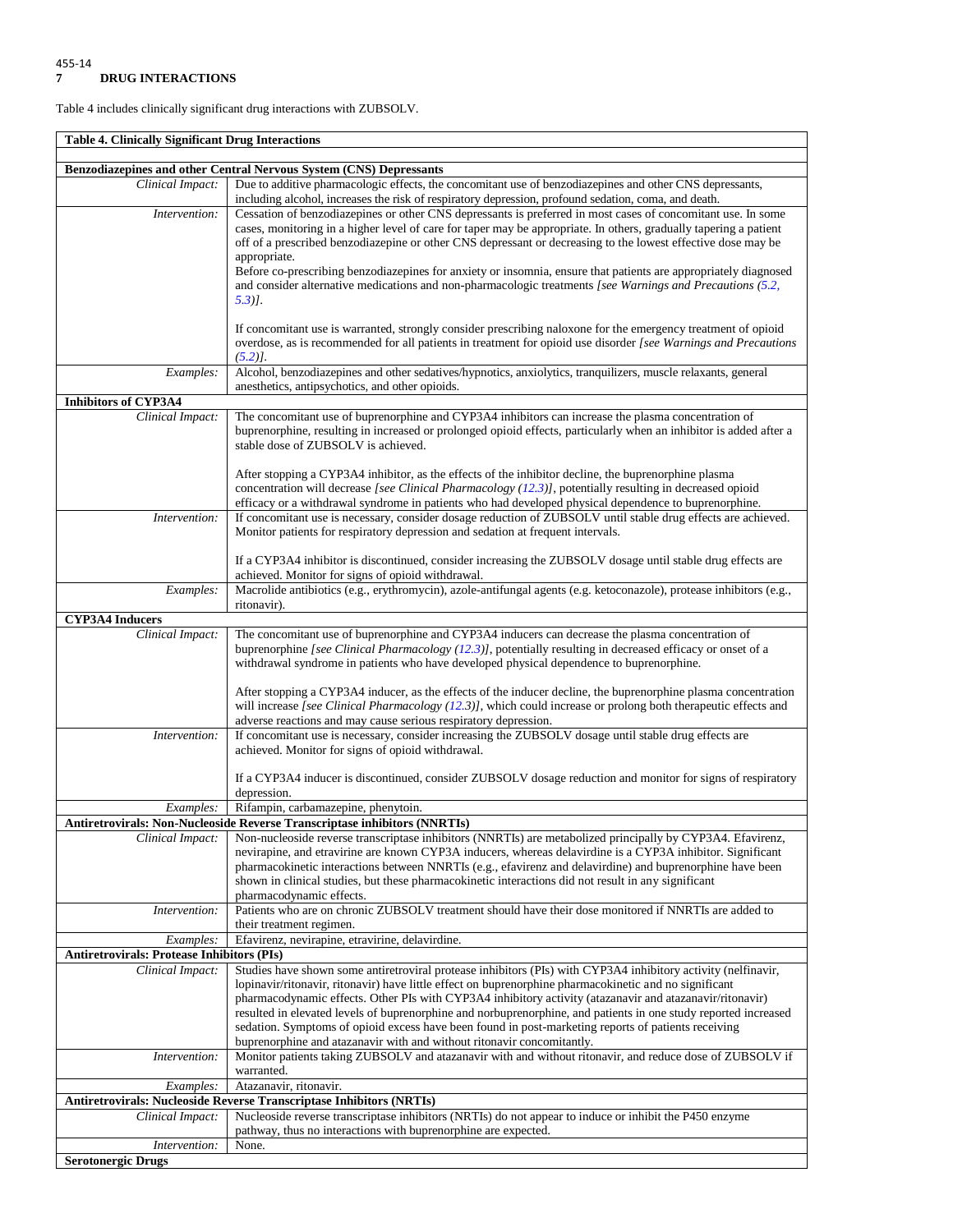| 455-14                                      |                                                                                                                    |  |
|---------------------------------------------|--------------------------------------------------------------------------------------------------------------------|--|
| Clinical Impact:                            | The concomitant use of opioids with other drugs that affect the serotonergic neurotransmitter system has resulted  |  |
|                                             | in serotonin syndrome.                                                                                             |  |
| Intervention:                               | If concomitant use is warranted, carefully observe the patient, particularly during treatment initiation and dose  |  |
|                                             | adjustment. Discontinue ZUBSOLV if serotonin syndrome is suspected.                                                |  |
| Examples:                                   | Selective serotonin reuptake inhibitors (SSRIs), serotonin and norepinephrine reuptake inhibitors (SNRIs),         |  |
|                                             | tricyclic antidepressants (TCAs), triptans, 5-HT3 receptor antagonists, drugs that effect the serotonin            |  |
|                                             | neurotransmitter system (e.g., mirtazapine, trazodone, tramadol), certain muscle relaxants (i.e., cyclobenzaprine, |  |
|                                             | metaxalone), monoamine oxidase (MAO) inhibitors (those intended to treat psychiatric disorders and also            |  |
|                                             | others, such as linezolid and intravenous methylene blue).                                                         |  |
| <b>Monoamine Oxidase Inhibitors (MAOIs)</b> |                                                                                                                    |  |
| Clinical Impact:                            | MAOI interactions with opioids may manifest as serotonin syndrome or opioid toxicity (e.g., respiratory            |  |
|                                             | depression, coma) [see Warnings and Precautions $(5.2)$ ]                                                          |  |
| Intervention:                               | The use of ZUBSOLV is not recommended for patients taking MAOIs or within 14 days of stopping such                 |  |
|                                             | treatment.                                                                                                         |  |
| Examples:                                   | Phenelzine, tranylcypromine, linezolid.                                                                            |  |
| <b>Muscle Relaxants</b>                     |                                                                                                                    |  |
| Clinical Impact:                            | Buprenorphine may enhance the neuromuscular blocking action of skeletal muscle relaxants and produce an            |  |
|                                             | increased degree of respiratory depression.                                                                        |  |
| Intervention:                               | Monitor patients receiving muscle relaxants and ZUBSOLV for signs of respiratory depression that may be            |  |
|                                             | greater than otherwise expected and decrease the dosage of ZUBSOLV and/or the muscle relaxant as necessary.        |  |
|                                             | Due to the risk of respiratory depression with concomitant use of skeletal muscle relaxants and opioids, strongly  |  |
|                                             | consider prescribing naloxone for the emergency treatment of opioid overdose [see Dosage and Administration        |  |
|                                             | $(2.3)$ , Warnings and Precautions $(5.2, 5.3)$ ].                                                                 |  |
| <b>Diuretics</b>                            |                                                                                                                    |  |
| Clinical Impact:                            | Opioids can reduce the efficacy of diuretics by inducing the release of antidiuretic hormone.                      |  |
| Intervention:                               | Monitor patients for signs of diminished diuresis and/or effects on blood pressure and increase the dosage of the  |  |
|                                             | diuretic as needed.                                                                                                |  |
| <b>Anticholinergic Drugs</b>                |                                                                                                                    |  |
| Clinical Impact:                            | The concomitant use of anticholinergic drugs may increase the risk of urinary retention and/or severe              |  |
|                                             | constipation, which may lead to paralytic ileus.                                                                   |  |
| Intervention:                               | Monitor patients for signs of urinary retention or reduced gastric motility when ZUBSOLV is used concomitantly     |  |
|                                             | with anticholinergic drugs.                                                                                        |  |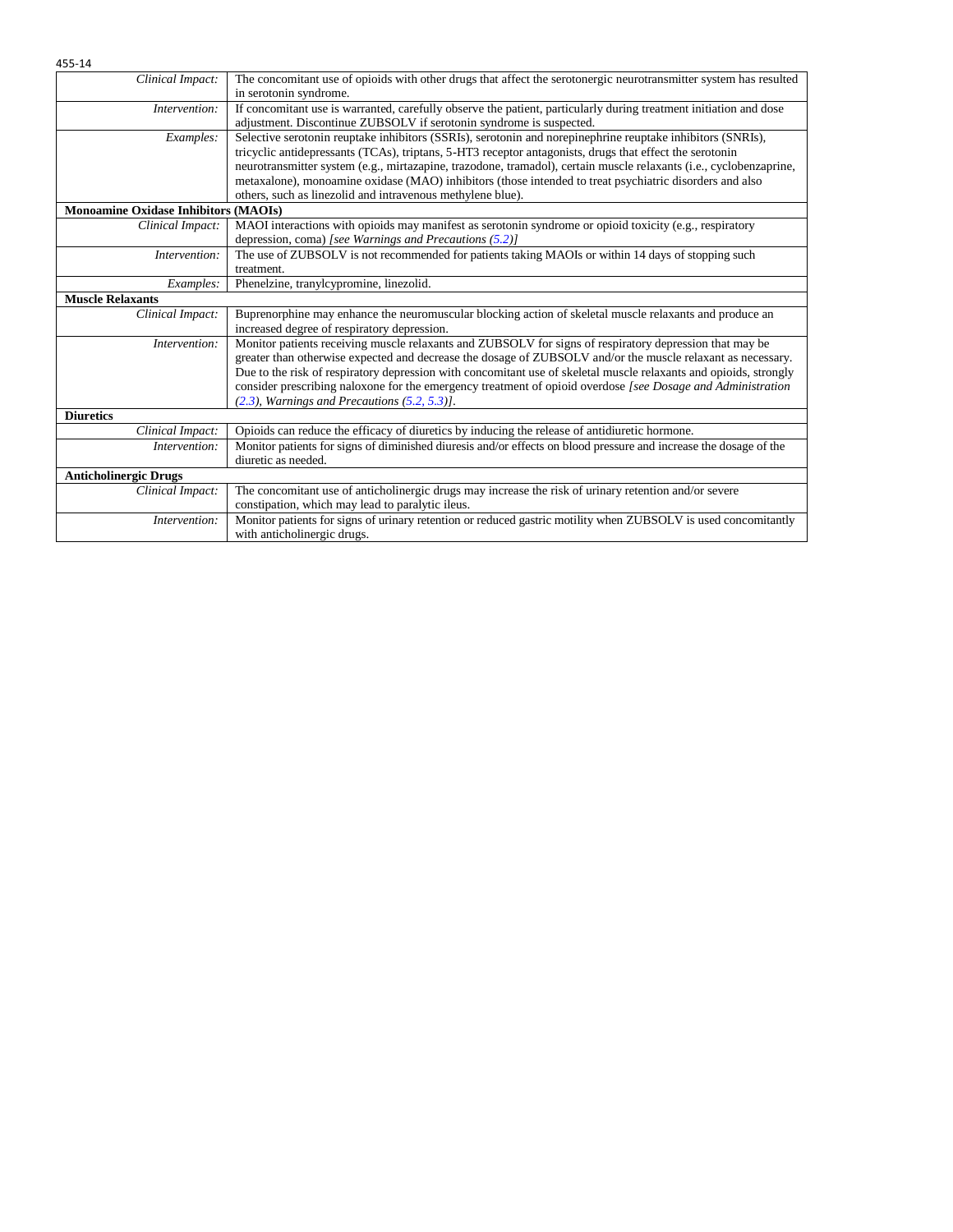#### 455-14 **8 USE IN SPECIFIC POPULATIONS**

### **8.1 Pregnancy**

#### Risk Summary

The data on use of buprenorphine, one of the active ingredients in ZUBSOLV, in pregnancy, are limited; however, these data do not indicate an increased risk of major malformations specifically due to buprenorphine exposure. There are limited data from randomized clinical trials in women maintained on buprenorphine that were not designed appropriately to assess the risk of major malformations *[see Data]*. Observational studies have reported on congenital malformations among buprenorphine-exposed pregnancies, but were also not designed appropriately to assess the risk of congenital malformations specifically due to buprenorphine exposure *[see Data]*. The extremely limited data on sublingual naloxone exposure in pregnancy are not sufficient to evaluate a drug-associated risk.

Reproductive and developmental studies in rats and rabbits identified adverse events at clinically relevant and higher doses. Embryofetal death was observed in both rats and rabbits administered buprenorphine during the period of organogenesis at doses approximately 6 and 0.3 times, respectively, the human sublingual dose of 16 mg/day of buprenorphine. Pre- and post-natal development studies in rats demonstrated increased neonatal deaths at 0.3 times and above and dystocia at approximately 3 times the human sublingual dose of 16 mg/day of buprenorphine. No clear teratogenic effects were seen when buprenorphine was administered during organogenesis with a range of doses equivalent to or greater than the human sublingual dose of 16 mg/day of buprenorphine. However, increases in skeletal abnormalities were noted in rats and rabbits administered buprenorphine daily during organogenesis at doses approximately 0.6 and approximately equal to the human sublingual dose of 16 mg/day of buprenorphine, respectively. In a few studies, some events such as acephalus and omphalocele were also observed but these findings were not clearly treatment-related *[see Data].* Based on animal data, advise pregnant women of the potential risk to a fetus.

The estimated background risk of major birth defects and miscarriage for the indicated population are unknown. All pregnancies have a background risk of birth defect, loss, or other adverse outcomes. In the U.S. general population, the estimated background risk of major birth defects and miscarriage in clinically recognized pregnancies is 2-4% and 15-20%, respectively.

### Clinical Considerations

#### *Disease-Associated Maternal and Embryo-fetal Risk*

Untreated opioid addiction in pregnancy is associated with adverse obstetrical outcomes such as low birth weight, preterm birth, and fetal death. In addition, untreated opioid addiction often results in continued or relapsing illicit opioid use.

# *Dose Adjustment during Pregnancy and the Postpartum Period*

Dosage adjustments of buprenorphine may be required during pregnancy, even if the patient was maintained on a stable dose prior to pregnancy. Withdrawal signs and symptoms should be monitored closely and the dose adjusted as necessary.

#### *Fetal/neonatal Adverse Reactions*

Neonatal opioid withdrawal syndrome may occur in newborn infants of mothers who are receiving treatment with ZUBSOLV.

Neonatal opioid withdrawal syndrome presents as irritability, hyperactivity and abnormal sleep pattern, high pitched cry, tremor, vomiting, diarrhea, and/or failure to gain weight. Signs of neonatal withdrawal usually occur in the first days after birth. The duration and severity of neonatal opioid withdrawal syndrome may vary. Observe newborns for signs of neonatal opioid withdrawal syndrome and manage accordingly *[see Warnings and Precautions (5.5)].*

#### *Labor or Delivery*

Opioid-dependent women on buprenorphine maintenance therapy may require additional analgesia during labor.

### Data

#### *Human Data*

Studies have been conducted to evaluate neonatal outcomes in women exposed to buprenorphine during pregnancy. Limited data from trials, observational studies, case series, and case reports on buprenorphine use in pregnancy do not indicate an increased risk of major malformations specifically due to buprenorphine. Several factors may complicate the interpretation of investigations of the children of women who take buprenorphine during pregnancy, including maternal use of illicit drugs, late presentation for prenatal care, infection, poor compliance, poor nutrition, and psychosocial circumstances. Interpretation of data is complicated further by the lack of information on untreated opioid-dependent pregnant women, who would be the most appropriate group for comparison. Rather, women on another form of opioid medication-assisted treatment, or women in the general population are generally used as the comparison group. However, women in these comparison groups may be different from women prescribed buprenorphine-containing products with respect to maternal factors that may lead to poor pregnancy outcomes.

In a multicenter, double-blind, randomized, controlled trial [Maternal Opioid Treatment: Human Experimental Research (MOTHER)] designed primarily to assess neonatal opioid withdrawal effects, opioid-dependent pregnant women were randomized to buprenorphine (n=86) or methadone (n=89) treatment, with enrollment at an average gestational age of 18.7 weeks in both groups. A total of 28 of the 86 women in the buprenorphine group (33%) and 16 of the 89 women in the methadone group (18%) discontinued treatment before the end of pregnancy.

Among women who remained in treatment until delivery, there was no difference between buprenorphine-treated and methadone-treated groups in the number of neonates requiring NOWS treatment or in the peak severity of NOWS. Buprenorphine-exposed neonates required less morphine (mean total dose, 1.1 mg vs. 10.4 mg), had shorter hospital stays (10.0 days vs. 17.5 days), and shorter duration of treatment for NOWS (4.1 days vs. 9.9 days) compared to the methadone-exposed group. There were no differences between groups in other primary outcomes (neonatal head circumference,) or secondary outcomes (weight and length at birth, preterm birth, gestational age at delivery, and 1-minute and 5-minute Apgar scores), or in the rates of maternal or neonatal adverse events. The outcomes among mothers who discontinued treatment before delivery and may have relapsed to illicit opioid use are not known. Because of the imbalance in discontinuation rates between the buprenorphine and methadone groups, the study findings are difficult to interpret.

#### *Animal Data*

ZUBSOLV has been shown to have differences in bioavailability compared to other buprenorphine/naloxone-containing sublingual products. The exposure margins listed below are based on body surface area comparisons  $(mg/m<sup>2</sup>)$  to the human sublingual dose of 16 mg buprenorphine via Suboxone, which is equivalent to a human sublingual dose of 11.4 mg buprenorphine via ZUBSOLV.

Effects on embryo-fetal development were studied in Sprague-Dawley rats and Russian white rabbits following oral (1:1) and intramuscular (IM) (3:2) administration of mixtures of buprenorphine and naloxone during the period of organogenesis. Following oral administration to rats, no teratogenic effects were observed at buprenorphine doses up to 250 mg/kg/day (estimated exposure approximately 150 times the human sublingual dose of 16 mg) in the presence of maternal toxicity (mortality). Following oral administration to rabbits, no teratogenic effects were observed at buprenorphine doses up to 40 mg/kg/day (estimated exposure approximately 50 times the human sublingual dose of 16 mg) in the absence of clear maternal toxicity. No definitive drug-related teratogenic effects were observed in rats and rabbits at IM doses up to 30 mg/kg/day (estimated exposure approximately 20 times and 35 times, respectively, the human sublingual dose of 16 mg). Maternal toxicity resulting in mortality was noted in these studies in both rats and rabbits. Acephalus was observed in one rabbit fetus from the low-dose group and omphalocele was observed in two rabbit fetuses from the same litter in the mid-dose group; no findings were observed in fetuses from the high-dose group. Maternal toxicity was seen in the high-dose group but not at the lower doses where the findings were observed. Following oral administration of buprenorphine to rats, dose-related postimplantation losses, evidenced by increases in the numbers of early resorptions with consequent reductions in the numbers of fetuses, were observed at doses of 10 mg/kg/day or greater (estimated exposure approximately 6 times the human sublingual dose of 16 mg). In the rabbit, increased post-implantation losses occurred at an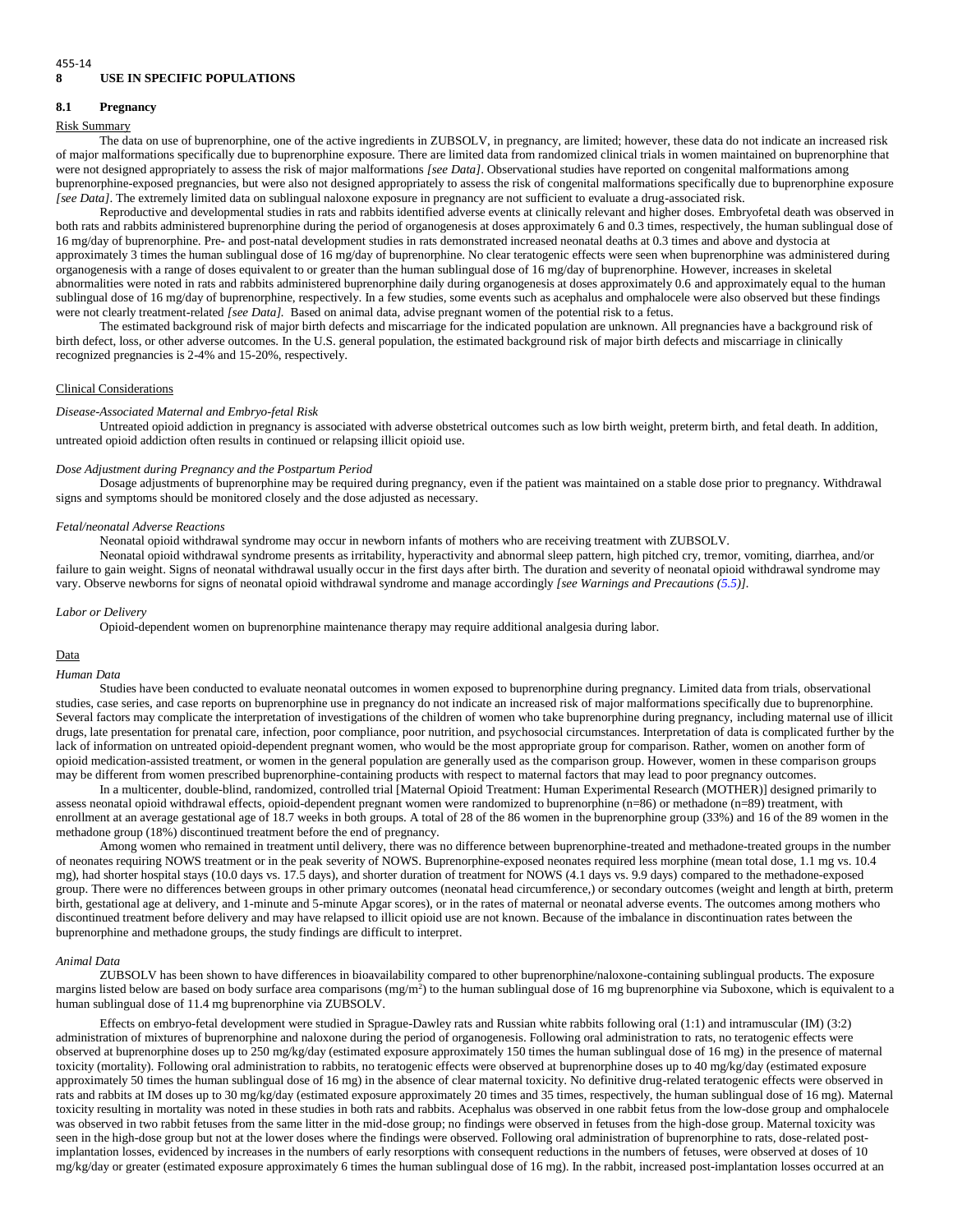oral dose of 40 mg/kg/day. Following IM administration in the rat and the rabbit, post-implantation losses, as evidenced by decreases in live fetuses and increases in resorptions, occurred at 30 mg/kg/day.

Buprenorphine was not teratogenic in rats or rabbits after IM or subcutaneous (SC) doses up to 5 mg/kg/day (estimated exposure was approximately 3 and 6 times, respectively, the human sublingual dose of 16 mg), after IV doses up to 0.8 mg/kg/day (estimated exposure was approximately 0.5 times and equal to, respectively, the human sublingual dose of 16 mg), or after oral doses up to 160 mg/kg/day in rats (estimated exposure was approximately 95 times the human sublingual dose of 16 mg) and 25 mg/kg/day in rabbits (estimated exposure was approximately 30 times the human sublingual dose of 16 mg). Significant increases in skeletal abnormalities (e.g., extra thoracic vertebra or thoraco-lumbar ribs) were noted in rats after SC administration of 1 mg/kg/day and up (estimated exposure was approximately 0.6 times the human sublingual dose of 16 mg), but were not observed at oral doses up to 160 mg/kg/day. Increases in skeletal abnormalities in rabbits after IM administration of 5 mg/kg/day (estimated exposure was approximately 6 times the human daily sublingual dose of 16 mg) in the absence of maternal toxicity or oral administration of 1 mg/kg/day or greater (estimated exposure was approximately equal to the human sublingual dose of 16 mg) were not statistically significant.

In rabbits, buprenorphine produced statistically significant pre-implantation losses at oral doses of 1 mg/kg/day or greater and post-implantation losses that were statistically significant at IV doses of 0.2 mg/kg/day or greater (estimated exposure approximately 0.3 times the human sublingual dose of 16 mg). No maternal toxicity was noted at doses causing post-implantation loss in this study.

Dystocia was noted in pregnant rats treated intramuscularly with buprenorphine from Gestation Day 14 through Lactation Day 21 at 5 mg/kg/day (approximately 3 times the human sublingual dose of 16 mg). Fertility, pre-, and post-natal development studies with buprenorphine in rats indicated increases in neonatal mortality after oral doses of 0.8 mg/kg/day and up (approximately 0.5 times the human sublingual dose of 16 mg), after IM doses of 0.5 mg/kg/day and up (approximately 0.3 times the human sublingual dose of 16 mg), and after SC doses of 0.1 mg/kg/day and up (approximately 0.06 times the human sublingual dose of 16 mg). An apparent lack of milk production during these studies likely contributed to the decreased pup viability and lactation indices. Delays in the occurrence of righting reflex and startle response were noted in rat pups at an oral dose of 80 mg/kg/day (approximately 50 times the human sublingual dose of 16 mg).

#### **8.2 Lactation**

### Risk Summary

Based on two studies in 13 lactating women, maintained on buprenorphine treatment, buprenorphine and its metabolite norbuprenorphine were present in low levels in human milk and available data have not shown adverse reactions in breastfed infants. There are no data on the combination product buprenorphine/naloxone in breastfeeding, however oral absorption of naloxone is limited. The developmental and health benefits of breastfeeding should be considered along with the mother's clinical need for ZUBSOLV and any potential adverse effects on the breastfed child from the drug or from the underlying maternal condition.

#### Clinical Considerations

Advise the breastfeeding women taking buprenorphine products to monitor the infant for increased drowsiness and breathing difficulties.

#### Data

Data were consistent from two studies (N=13) of breastfeeding infants whose mothers were maintained on sublingual doses of buprenorphine ranging from 2.4 to 24 mg/day, showing that the infants were exposed to less than 1% of the maternal daily dose.

In a study of six lactating women who were taking a median sublingual buprenorphine dose of 0.29 mg/kg/day 5 to 8 days after delivery, breast milk provided a median infant dose of 0.42 mcg/kg/day of buprenorphine and 0.33 mcg/kg/day of norbuprenorphine, equal to 0.2% and 0.12%, respectively, of the maternal weightadjusted dose (relative dose/kg (%) of norbuprenorphine was calculated from the assumption that buprenorphine and norbuprenorphine are equipotent).

Data from a study of seven lactating women who were taking a median sublingual buprenorphine dose of 7 mg/day an average of 1.12 months after delivery indicated that the mean milk concentrations ( $C_{\text{avg}}$ ) of buprenorphine and norbuprenorphine were 3.65 mcg/L and 1.94 mcg/L respectively. Based on the study data, and assuming milk consumption of 150 mL/kg/day, an exclusively breastfed infant would receive an estimated mean absolute infant dose (AID) of 0.55 mcg/kg/day of buprenorphine and 0.29 mcg/kg/day of norbuprenorphine, or a mean relative infant dose (RID) of 0.38% and 0.18%, respectively, of the maternal weight-adjusted dose.

# **8.3 Females and Males of Reproductive Potential**

#### Infertility

Chronic use of opioids may cause reduced fertility in females and males of reproductive potential. It is not known whether these effects on fertility are reversible *[see Adverse Reactions (6.2), Nonclinical Toxicology (13.1)]*.

#### **8.4 Pediatric Use**

The safety and effectiveness of ZUBSOLV have not been established in pediatric patients. This product is not appropriate for the treatment of neonatal opioid withdrawal syndrome in neonates, because it contains naloxone, an opioid antagonist.

### **8.5 Geriatric Use**

Clinical studies of buprenorphine/naloxone sublingual tablets did not include sufficient numbers of subjects aged 65 and over to determine whether they responded differently than younger subjects. Other reported clinical experience have not identified differences in responses between the elderly and younger patients. Due to possible decreased hepatic, renal, or cardiac function and of concomitant disease or other drug therapy in geriatric patients, the decision to prescribe ZUBSOLV should be made cautiously in individuals 65 years of age or older and these patients should be monitored for signs and symptoms of toxicity or overdose.

#### **8.6 Hepatic Impairment**

The effect of hepatic impairment on the pharmacokinetics of buprenorphine and naloxone has been evaluated in a pharmacokinetic study. Both drugs are extensively metabolized in the liver. While no clinically significant changes have been observed in subjects with mild hepatic impairment; the plasma levels have been shown to be higher and half-life values have been shown to be longer for both buprenorphine and naloxone in subjects with moderate and severe hepatic impairment. The magnitude of the effects on naloxone is greater than that on buprenorphine in both moderately and severely impaired subjects. The difference in magnitude of the effects on naloxone and buprenorphine are greater in subjects with severe hepatic impairment than in subjects with moderate hepatic impairment, and therefore the clinical impact of these effects is likely to be greater in patients with severe hepatic impairment than in patients with moderate hepatic impairment. Buprenorphine/naloxone products should be avoided in patients with severe hepatic impairment and may not be appropriate for patients with moderate hepatic impairment *[see Warnings and Precautions (5.12), Clinical Pharmacology (12.3)].*

# **8.7 Renal Impairment**

No differences in buprenorphine pharmacokinetics were observed between 9 dialysis-dependent and 6 normal patients following IV administration of 0.3 mg buprenorphine. The effects of renal failure on naloxone pharmacokinetics are unknown *[see Clinical Pharmacology (12.3)].*

# **9 DRUG ABUSE AND DEPENDENCE**

#### **9.1 Controlled Substance**

ZUBSOLV contains buprenorphine, a Schedule III substance under the Controlled Substances Act.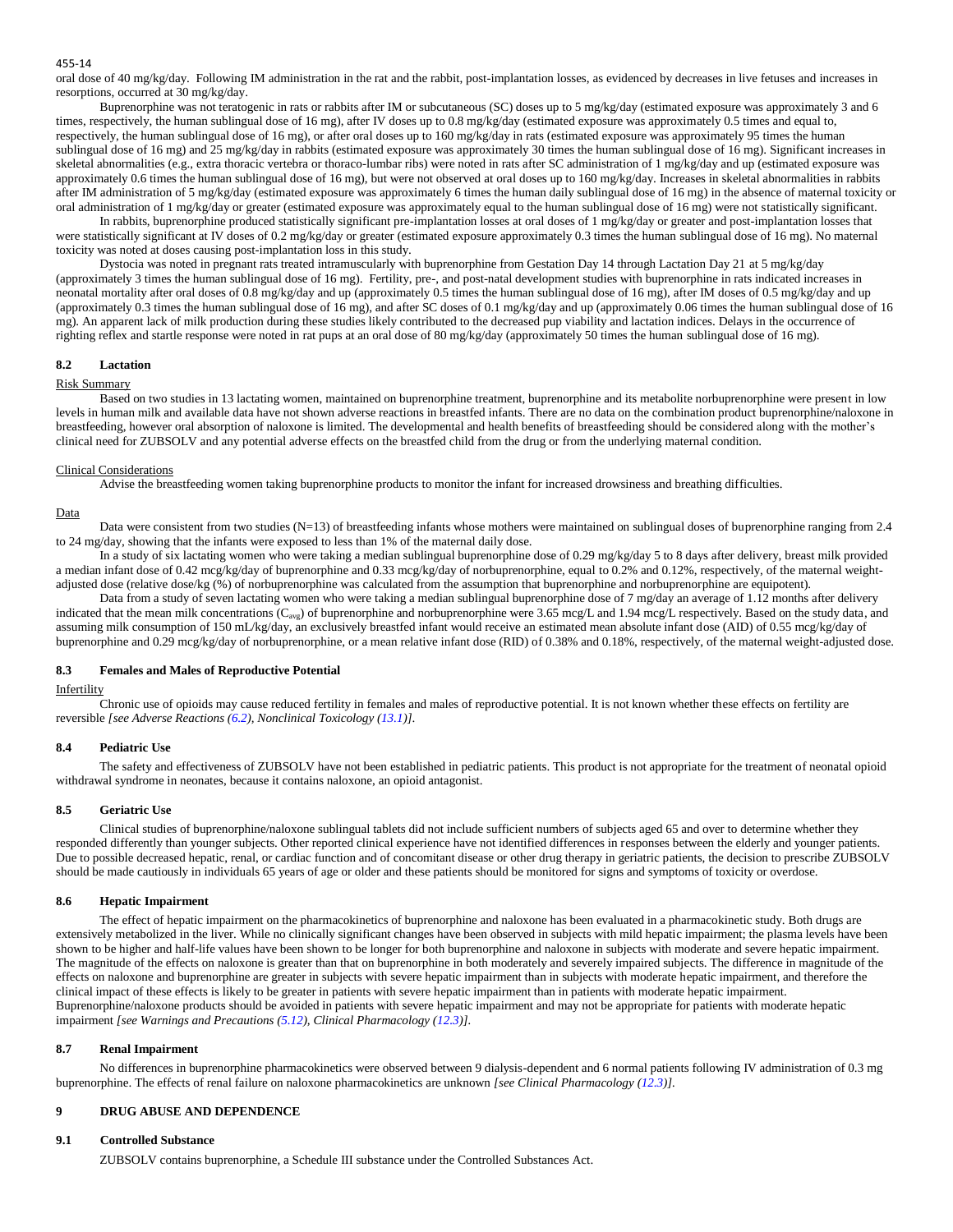Under the Drug Addiction Treatment Act (DATA) codified at 21 U.S.C. 823(g), prescription use of this product in the treatment of opioid dependence is limited to healthcare providers who meet certain qualifying requirements, and who have notified the Secretary of Health and Human Services (HHS) of their intent to prescribe this product for the treatment of opioid dependence and have been assigned a unique identification number that must be included on every prescription.

#### **9.2 Abuse**

Buprenorphine, like morphine and other opioids, has the potential to be abused and is subject to criminal diversion. This should be considered when prescribing or dispensing buprenorphine in situations when the clinician is concerned about an increased risk of misuse, abuse, or diversion. Healthcare professionals should contact their state professional licensing board or state controlled substances authority for information on how to prevent and detect abuse or diversion of this product.

Patients who continue to misuse, abuse, or divert buprenorphine products or other opioids should be provided with, or referred to, more intensive and structured treatment.

Abuse of buprenorphine poses a risk of overdose and death. This risk is increased with the abuse of buprenorphine and alcohol and other substances, especially benzodiazepines.

The healthcare provider may be able to more easily detect misuse or diversion by maintaining records of medication prescribed including date, dose, quantity, frequency of refills, and renewal requests of medication prescribed.

Proper assessment of the patient, proper prescribing practices, periodic re-evaluation of therapy, and proper handling and storage of the medication are appropriate measures that help to limit abuse of opioid drugs.

#### **9.3 Dependence**

Buprenorphine is a partial agonist at the mu-opioid receptor and chronic administration produces physical dependence of the opioid type, characterized by moderate withdrawal signs and symptoms upon abrupt discontinuation or rapid taper. The withdrawal syndrome is typically milder than seen with full agonists and may be delayed in onset *[see Warnings and Precautions (5.7)].*

*Neonatal opioid withdrawal syndrome (NOWS) is an expected and treatable outcome of prolonged use of opioids during pregnancy [see Warnings and Precautions (5.5)].*

# **10 OVERDOSAGE**

# Clinical Presentation

The manifestations of acute overdose include pinpoint pupils, sedation, hypotension, respiratory depression, and death.

#### Treatment of Overdose

In the event of overdose, the respiratory and cardiac status of the patient should be monitored carefully. When respiratory or cardiac functions are depressed, primary attention should be given to the re-establishment of adequate respiratory exchange through provision of a patent airway and institution of assisted or controlled ventilation. Oxygen, IV fluids, vasopressors, and other supportive measures should be employed as indicated.

In the case of overdose, the primary management should be the re-establishment of adequate ventilation with mechanical assistance of respiration, if required. Naloxone may be of value for the management of buprenorphine overdose. Higher than normal doses and repeated administration may be necessary. The long duration of action of ZUBSOLV should be taken into consideration when determining the length of treatment and medical surveillance needed to reverse the effects of an overdose. Insufficient duration of monitoring may put patients at risk.

### **11 DESCRIPTION**

ZUBSOLV (buprenorphine and naloxone) sublingual tablets are white menthol-flavored tablets in an oval shape for the dosage strength 0.7 mg/0.18 mg, a triangular shape for the dosage strength 1.4 mg /0.36 mg, a D shape for the dosage strength 2.9 mg/0.71 mg, a round shape for the dosage strength 5.7 mg/1.4 mg, a diamond shape for the dosage strength 8.6 mg/2.1 mg and a capsule shape for the dosage strength 11.4 mg/2.9 mg. They are debossed with the respective dosage strength of buprenorphine. They contain buprenorphine HCl, an opioid partial agonist and naloxone HCl dihydrate, an opioid antagonist, at a ratio of 4:1 (ratio of free bases). ZUBSOLV is intended for sublingual administration and is available in six dosage strengths, 0.7 mg buprenorphine with 0.18 mg naloxone, 1.4 mg buprenorphine with 0.36 mg naloxone, 2.9 mg buprenorphine with 0.71 mg naloxone, 5.7 mg buprenorphine with 1.4 mg naloxone, 8.6 mg buprenorphine with 2.1 mg naloxone and 11.4 mg buprenorphine with 2.9 mg naloxone. Each sublingual tablet also contains mannitol, citric acid, sodium citrate, microcrystalline cellulose, croscarmellose sodium, sucralose, menthol, silicon dioxide and sodium stearyl fumarate and menthol flavor.

Chemically, buprenorphine HCl is (2S)-2-[17-(cyclopropylmethyl)-4,5α-epoxy-3-hydroxy-6-methoxy-6α,14-ethano-14α-morphinan-7α-yl]-3,3-dimethylbutan-2-ol hydrochloride. It has the following chemical structure:



Buprenorphine HCl has the molecular formula C<sub>29</sub> H<sub>41</sub> NO<sub>4</sub> • HCl and the molecular weight is 504.10. It is a white or off-white crystalline powder, sparingly soluble in water, freely soluble in methanol, soluble in alcohol, and practically insoluble in cyclohexane.

Chemically, naloxone HCl dihydrate is 17-Allyl-4,5α-epoxy-3,14-dihydroxymorphinan-6-one hydrochloride dihydrate. It has the following chemical structure: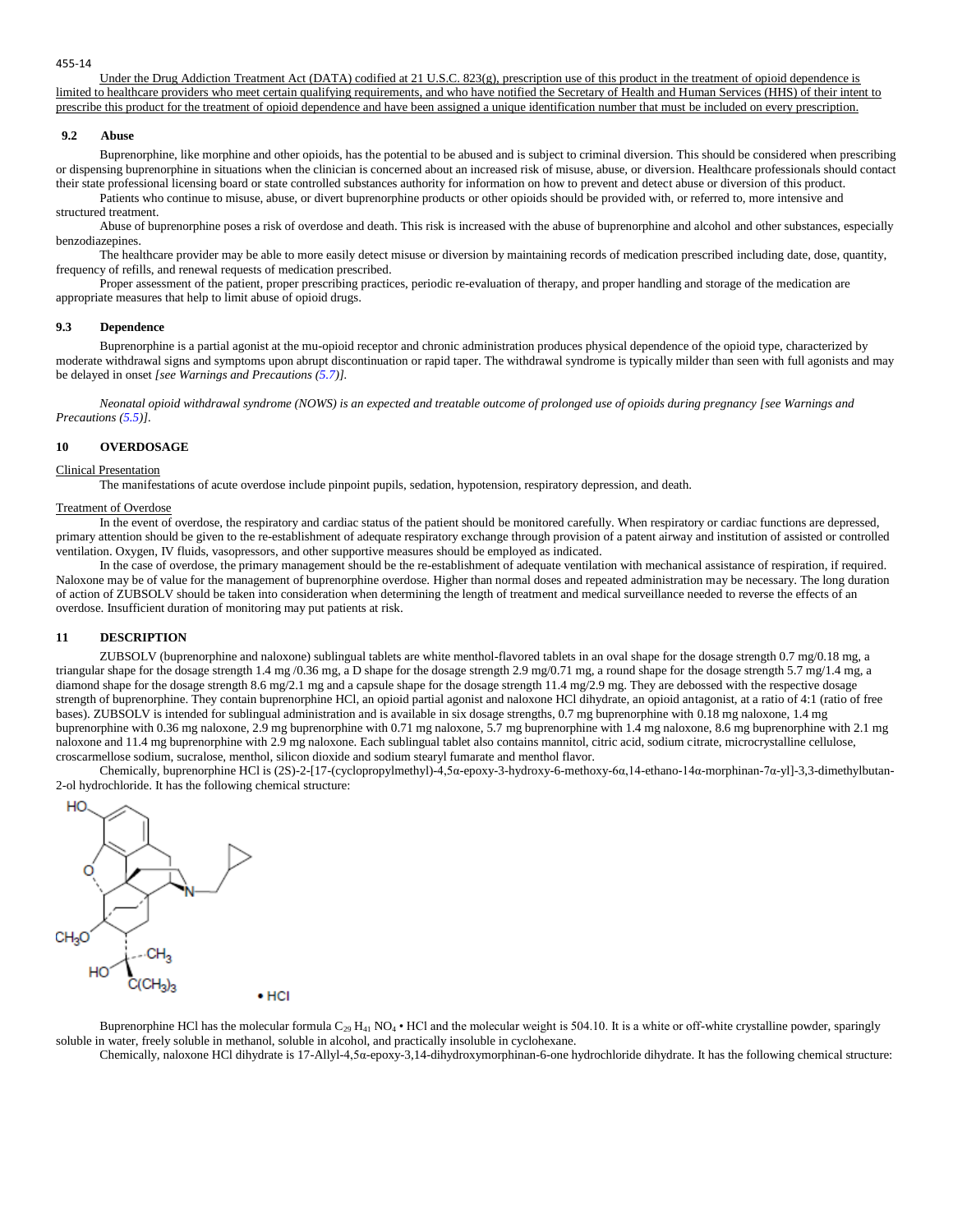

 $HCI • 2H<sub>2</sub>O$ 

Naloxone HCl dihydrate has the molecular formula  $C_{19}H_{21}NO_4 \cdot HCl \cdot 2H_2O$  and the molecular weight is 399.87. It is a white to slightly off-white powder and is freely soluble in water, soluble in alcohol, and practically insoluble in toluene and ether.

# **12 CLINICAL PHARMACOLOGY**

# **12.1 Mechanism of Action**

ZUBSOLV contains buprenorphine and naloxone. Buprenorphine is a partial agonist at the mu-opioid receptor and an antagonist at the kappa-opioid receptor. Naloxone is a potent antagonist at mu-opioid receptors and produces opioid withdrawal signs and symptoms, if administered parenterally, in individuals physically dependent on full opioid agonists.

### **12.2 Pharmacodynamics**

ZUBSOLV has been shown to have different bioavailability compared to Suboxone tablet. One ZUBSOLV 5.7 mg/1.4 mg tablet provides equivalent buprenorphine exposure and 12% lower naloxone exposure to one Suboxone 8 mg/2 mg tablet. The pharmacodynamic information of other currently marketed buprenorphine/naloxone-containing sublingual products is not directly comparable on a mg basis to ZUBSOLV *[see Dosage and Administration (2.10)].*

#### Subjective Effects

Comparisons of buprenorphine to full opioid agonists such as methadone and hydromorphone suggest that sublingual buprenorphine produces typical opioid agonist effects which are limited by a ceiling effect.

In opioid-experienced subjects who were not physically dependent, acute sublingual doses of Suboxone tablets produced opioid agonist effects which reached a maximum between doses of 8 mg/2 mg and 16 mg/4 mg buprenorphine/naloxone.

Opioid agonist ceiling-effects were also observed in a double-blind, parallel group, dose-ranging comparison of single doses of buprenorphine sublingual solution (1 mg, 2 mg, 4 mg, 8 mg, 16 mg, or 32 mg), placebo and a full agonist control at various doses. The treatments were given in ascending dose order at intervals of at least one week to 16 opioid-experienced subjects who were not physically dependent. Both active drugs produced typical opioid agonist effects. For all measures for which the drugs produced an effect, buprenorphine produced a dose-related response. However, in each case, there was a dose that produced no further effect. In contrast, the highest dose of the full agonist control always produced the greatest effects. Agonist objective rating scores remained elevated for the higher doses of buprenorphine (8 mg-32 mg) longer than for the lower doses and did not return to baseline until 48 hours after drug administration. The onset of effects appeared more rapidly with buprenorphine than with the full agonist control, with most doses nearing peak effect after 100 minutes for buprenorphine compared to 150 minutes for the full agonist control.

# Physiologic Effects

Buprenorphine in IV (2 mg, 4 mg, 8 mg, 12 mg and 16 mg) and sublingual (12 mg) doses has been administered to opioid-experienced subjects who were not physically dependent to examine cardiovascular, respiratory, and subjective effects at doses comparable to those used for treatment of opioid dependence. Compared to placebo, there were no statistically significant differences among any of the treatment conditions for blood pressure, heart rate, respiratory rate, O<sub>2</sub> saturation, or skin temperature across time. Systolic BP was higher in the 8 mg group than placebo (3-hour AUC values). Minimum and maximum effects were similar across all treatments. Subjects remained responsive to low voice and responded to computer prompts. Some subjects showed irritability, but no other changes were observed.

The respiratory effects of sublingual buprenorphine were compared with the effects of methadone in a double-blind, parallel group, dose ranging comparison of single doses of buprenorphine sublingual solution (1 mg, 2 mg, 4 mg, 8 mg, 16 mg, or 32 mg) and oral methadone (15 mg, 30 mg, 45 mg, or 60 mg) in non-dependent, opioid-experienced volunteers. In this study, hypoventilation not requiring medical intervention was reported more frequently after buprenorphine doses of 4 mg and higher than after methadone. Both drugs decreased O<sub>2</sub> saturation to the same degree.

#### Effect of Naloxone

Physiologic and subjective effects following acute sublingual administration of buprenorphine tablets and Suboxone tablets were similar at equivalent dose levels of buprenorphine. Naloxone had no clinically significant effect when administered by the sublingual route, although blood levels of the drug were measurable. Buprenorphine/naloxone, when administered sublingually to an opioid-dependent cohort, was recognized as an opioid agonist, whereas when administered intramuscularly, combinations of buprenorphine with naloxone produced opioid antagonist actions similar to naloxone. This finding suggests that the naloxone in buprenorphine/naloxone tablets may deter injection of buprenorphine/naloxone tablets by persons with active substantial heroin or other full mu-opioid dependence. However, clinicians should be aware that some opioid-dependent persons, particularly those with a low level of full mu-opioid physical dependence or those whose opioid physical dependence is predominantly to buprenorphine, abuse buprenorphine/naloxone combinations by the intravenous or intranasal route. In methadonemaintained patients and heroin-dependent subjects, IV administration of buprenorphine/naloxone combinations precipitated opioid withdrawal signs and symptoms and was perceived as unpleasant and dysphoric. In morphine-stabilized subjects, intravenously administered combinations of buprenorphine with naloxone produced opioid antagonist and withdrawal signs and symptoms that were ratio-dependent; the most intense withdrawal signs and symptoms were produced by 2:1 and 4:1 ratios, less intense by an 8:1 ratio.

#### Effects on the Endocrine System

Opioids inhibit the secretion of adrenocorticotropic hormone (ACTH), cortisol, and luteinizing hormone (LH) in humans *[see Adverse Reactions (6.2)]*. They also stimulate prolactin, growth hormone (GH) secretion, and pancreatic secretion of insulin and glucagon.

Chronic use of opioids may influence the hypothalamic-pituitary-gonadal axis, leading to androgen deficiency that may manifest as low libido, impotence, erectile dysfunction, amenorrhea, or infertility. The causal role of opioids in the clinical syndrome of hypogonadism is unknown because the various medical, physical,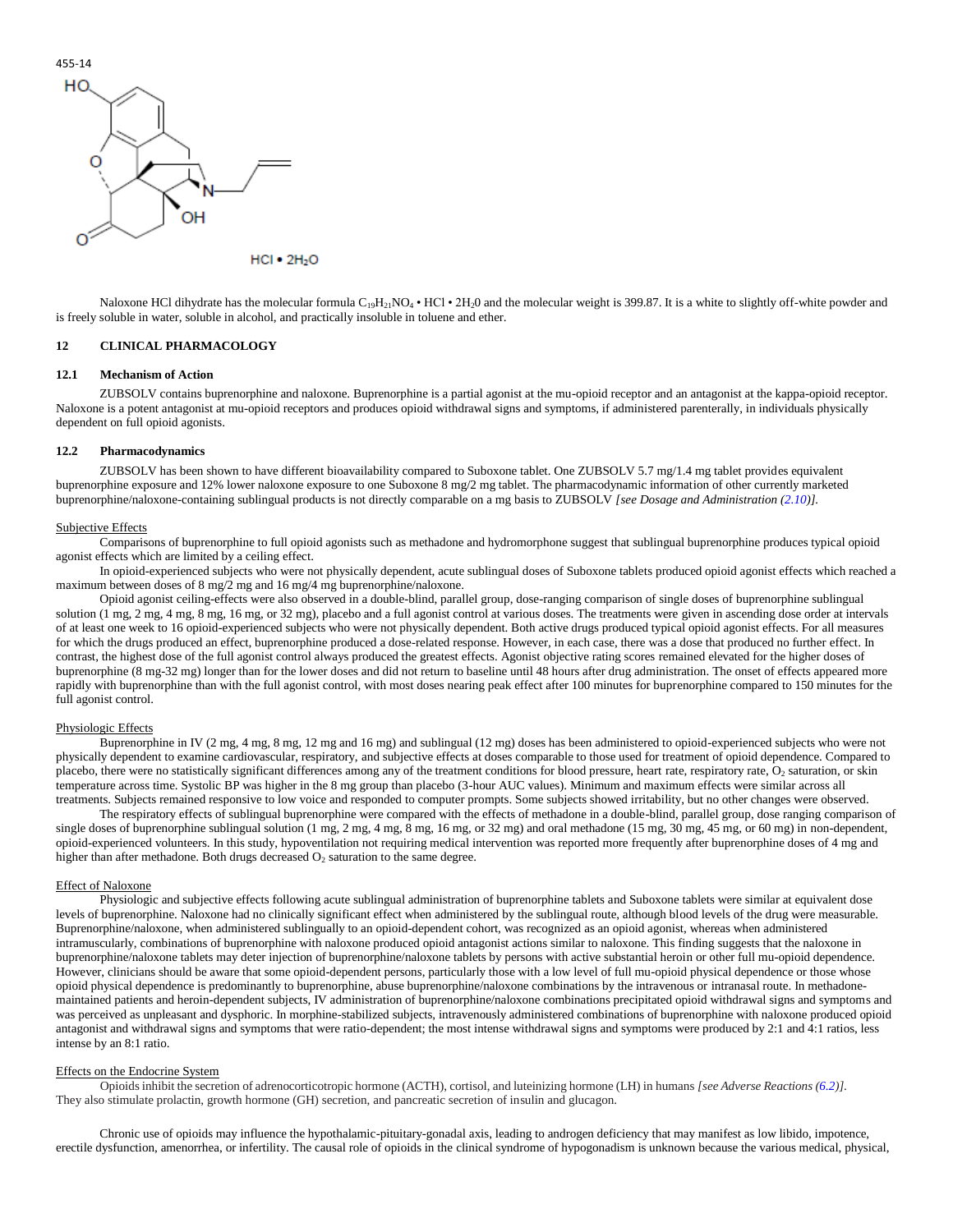lifestyle, and psychological stressors that may influence gonadal hormone levels have not been adequately controlled for in studies conducted to date. Patients presenting with symptoms of androgen deficiency should undergo laboratory evaluation *[see Adverse Reactions (6.2)]*.

# **12.3 Pharmacokinetics**

# **Absorption**

Plasma levels of buprenorphine and naloxone increased with the sublingual dose of ZUBSOLV. There was wide inter-patient variability in the sublingual absorption of buprenorphine and naloxone, but within subjects the variability was low. Both C<sub>max</sub> and AUC of buprenorphine increased with the increase in dose (in the range of 1.4 mg to 11.4 mg), although the increase was not directly dose-proportional. Naloxone did not affect the pharmacokinetics of buprenorphine. ZUBSOLV has been shown to have different bioavailability compared to Suboxone tablet. One ZUBSOLV 5.7 mg/1.4 mg tablet provides equivalent

buprenorphine exposure and 12% lower naloxone exposure to one Suboxone 8 mg/2 mg tablet.

### **Distribution**

Buprenorphine is approximately 96% protein bound, primarily to alpha and beta globulin. Naloxone is approximately 45% protein bound, primarily to albumin.

### Elimination Metabolism

Buprenorphine undergoes both N-dealkylation to norbuprenorphine and glucuronidation. The N-dealkylation pathway is mediated primarily by the CYP3A4. Norbuprenorphine, the major metabolite, can further undergo glucuronidation. Norbuprenorphine has been found to bind opioid receptors in-vitro; however, it has not been studied clinically for opioid-like activity. Naloxone undergoes direct glucuronidation to naloxone-3-glucuronide as well as N-dealkylation, and reduction of the 6 oxo group.

# Excretion

A mass balance study of buprenorphine showed complete recovery of radiolabel in urine (30%) and feces (69%) collected up to 11 days after dosing. Almost all of the dose was accounted for in terms of buprenorphine, norbuprenorphine, and two unidentified buprenorphine metabolites. In urine, most of buprenorphine and norbuprenorphine was conjugated (buprenorphine, 1% free and 9.4% conjugated; norbuprenorphine, 2.7% free and 11% conjugated). In feces, almost all of the buprenorphine and norbuprenorphine were free (buprenorphine, 33% free and 5% conjugated; norbuprenorphine, 21% free and 2% conjugated).

When ZUBSOLV tablets are administered sublingually, buprenorphine has a mean elimination half-life from plasma ranging from 24 to 42 hours and naloxone has a mean elimination half-life from plasma ranging from 2 to 12 hours.

### Drug Interaction Studies

# *CYP3A4 Inhibitors and Inducers*

Buprenorphine has been found to be a CYP2D6 and CYP3A4 inhibitor and its major metabolite, norbuprenorphine, has been found to be a moderate CYP2D6 inhibitor in in-vitro studies employing human liver microsomes. However, the relatively low plasma concentrations of buprenorphine and norbuprenorphine resulting from therapeutic doses are not expected to raise significant drug-drug interaction concerns *[see Drug Interactions (7)]*.

### Specific Populations

#### *Hepatic Impairment*

In a pharmacokinetic study, the disposition of buprenorphine and naloxone were determined after administering a Suboxone 2.0 mg/0.5 mg (buprenorphine/naloxone) sublingual tablet in subjects with varied degrees of hepatic impairment as indicated by Child-Pugh criteria. The disposition of buprenorphine and naloxone in patients with hepatic impairment were compared to disposition in subjects with normal hepatic function.

In subjects with mild hepatic impairment, the changes in mean  $C_{\text{max}}$ , AUC<sub>0-last</sub>, and half-life values of both buprenorphine and naloxone were not clinically significant. No dosing adjustment is needed in patients with mild hepatic impairment.

For subjects with moderate and severe hepatic impairment, mean C<sub>max</sub>, AUC<sub>0-last</sub>, and half-life values of both buprenorphine and naloxone were increased; the effects on naloxone are greater than that on buprenorphine (Table 5).

|                           |                      | Increase in buprenorphine compared to healthy | Increase in naloxone compared to healthy |
|---------------------------|----------------------|-----------------------------------------------|------------------------------------------|
| <b>Hepatic Impairment</b> | <b>PK Parameters</b> | subjects                                      | subjects                                 |
| Moderate                  | $C_{\text{max}}$     | 8%                                            | 170%                                     |
|                           | $AUC0-last$          | 64%                                           | 218%                                     |
|                           | Half-life            | 35%                                           | 165%                                     |
| <b>Severe</b>             | $C_{\text{max}}$     | 72%                                           | 1030%                                    |
|                           | $AUC0-last$          | 181%                                          | 1302%                                    |
|                           | Half-life            | 57%                                           | 122%                                     |

# **Table 5. Changes in Pharmacokinetic Parameters in Subjects with Moderate and Severe Hepatic Impairment**

The difference in magnitude of the effects on naloxone and buprenorphine are greater in subjects with severe hepatic impairment than subjects with moderate hepatic impairment *[see Warnings and Precautions (5.12) and Use in Specific Populations (8.6)].*

#### *HCV infection*

In subjects with HCV infection but no sign of hepatic impairment, the changes in the mean  $C_{\text{max}}$ ,  $AUC_{\text{0-las}}$ , and half-life values of buprenorphine and naloxone were not clinically significant in comparison to healthy subjects without HCV infection.

# **13 NONCLINICAL TOXICOLOGY**

## **13.1 Carcinogenesis, Mutagenesis, Impairment of Fertility**

ZUBSOLV has been shown to have differences in bioavailability compared to other buprenorphine/naloxone-containing sublingual products. The exposure margins listed below are based on body surface area comparisons  $(mg/m<sup>2</sup>)$  to the recommended human sublingual dose of 16 mg buprenorphine via Suboxone, which is equivalent to a human sublingual dose of 11.4 mg buprenorphine via ZUBSOLV.

#### **Carcinogenicity**

A carcinogenicity study of buprenorphine/naloxone (4:1 ratio of the free bases) was performed in Alderley Park rats. Buprenorphine/naloxone was administered in the diet at doses of approximately 7 mg/kg/day, 31 mg/kg/day, and 123 mg/kg/day for 104 weeks (estimated exposure was approximately 4, 18, and 44 times the recommended human sublingual dose based on buprenorphine AUC comparisons). A statistically significant increase in Leydig cell adenomas was observed in all dose groups. No other drug-related tumors were noted.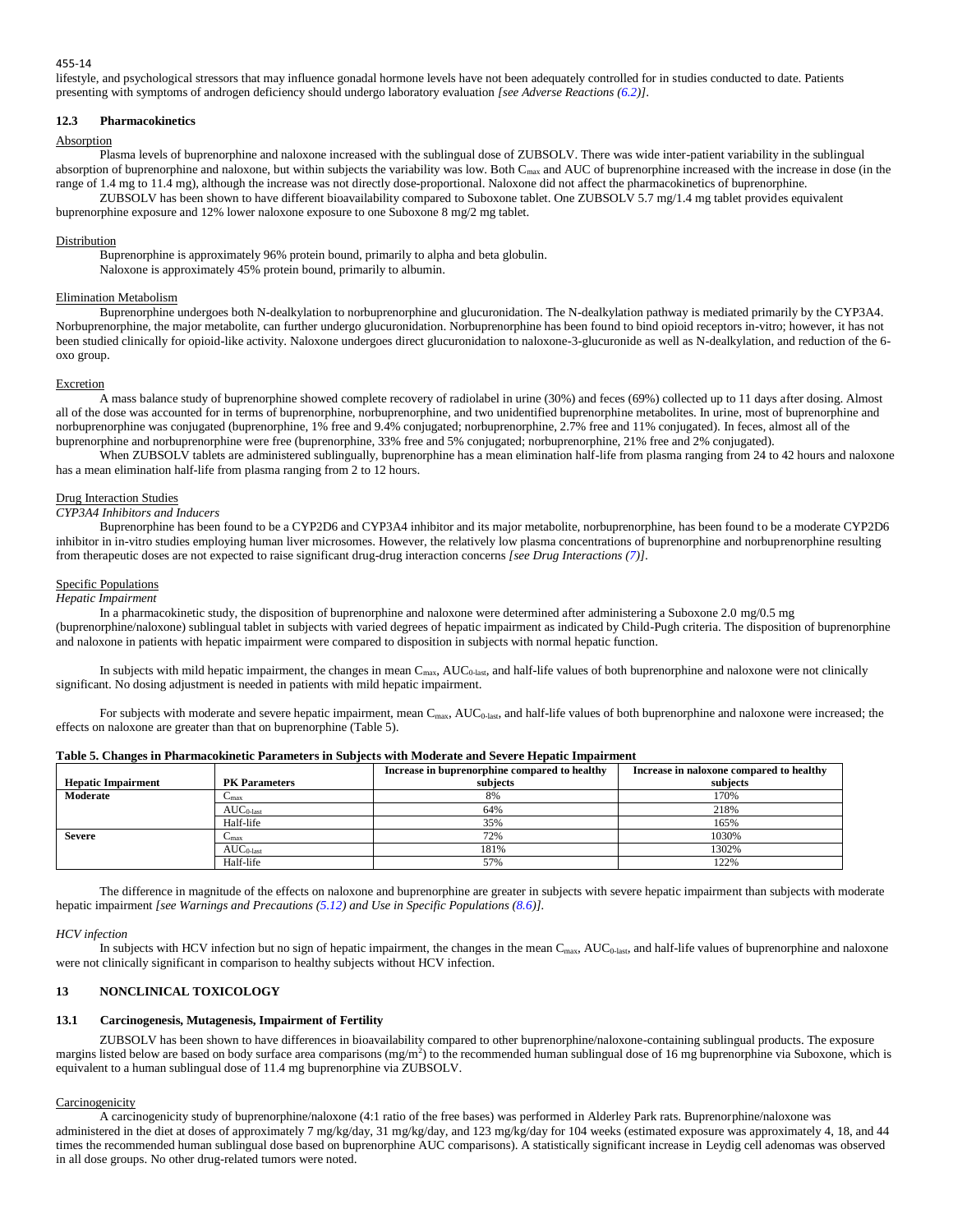Carcinogenicity studies of buprenorphine were conducted in Sprague-Dawley rats and CD-1 mice. Buprenorphine was administered in the diet to rats at doses of 0.6 mg/kg/day, 5.5 mg/kg/day, and 56 mg/kg/day (estimated exposure was approximately 0.4, 3, and 35 times the recommended human sublingual dose) for 27 months. As in the buprenorphine/naloxone carcinogenicity study in rat, statistically significant dose-related increases in Leydig cell tumors occurred. In an 86-week study in CD-1 mice, buprenorphine was not carcinogenic at dietary doses up to 100 mg/kg/day (estimated exposure was approximately 30 times the recommended human sublingual dose).

### Mutagenicity

The 4:1 combination of buprenorphine and naloxone was not mutagenic in a bacterial mutation assay (Ames test) using four strains of S. typhimurium and two strains of E. coli. The combination was not clastogenic in an in vitro cytogenetic assay in human lymphocytes or in an IV micronucleus test in the rat.

Buprenorphine was studied in a series of tests utilizing gene, chromosome, and DNA interactions in both prokaryotic and eukaryotic systems. Results were negative in yeast (S. cerevisiae) for recombinant, gene convertant, or forward mutations; negative in Bacillus subtilis "rec" assay, negative for clastogenicity in CHO cells, Chinese hamster bone marrow and spermatogonia cells, and negative in the mouse lymphoma L5178Y assay.

Results were equivocal in the Ames test: negative in studies in two laboratories, but positive for frame shift mutation at a high dose (5 mg/plate) in a third study. Results were positive in the Green-Tweets (E. coli) survival test, positive in a DNA synthesis inhibition (DSI) test with testicular tissue from mice, for both in vivo and in vitro incorporation of [<sup>3</sup>H]thymidine, and positive in unscheduled DNA synthesis (UDS) test using testicular cells from mice.

### Impairment of Fertility

Dietary administration of buprenorphine in the rat at dose levels of 500 ppm or greater (equivalent to approximately 47 mg/kg/day or greater; estimated exposure approximately 28 times the recommended human sublingual dose) produced a reduction in fertility demonstrated by reduced female conception rates. A dietary dose of 100 ppm (equivalent to approximately 10 mg/kg/day; estimated exposure approximately 6 times the recommended human sublingual dose) had no adverse effect on fertility.

# **14 CLINICAL STUDIES**

The induction of buprenorphine therapy with ZUBSOLV was evaluated in two blinded randomized, non-inferiority studies. The identical blinded induction phase component of the studies was designed to assess the tolerability of ZUBSOLV versus generic buprenorphine tablets when used as initial treatment, as measured by retention in treatment. The studies included opioid dependent (DSM-IV criteria) male and female patients 18 to 65 years of age. Induction doses for generic buprenorphine tablets were 8 mg for day 1 and 8 mg or 16 mg for day 2. The induction doses for ZUBSOLV were 5.7 mg/1.4 mg for day 1 and 5.7 mg/1.4 mg or 11.4 mg/2.8 mg for day 2. In the first study, 758 patients were randomized. In the second study, 310 patients were randomized.

Both protocols stipulated that first Day 1 dose would be given under supervision, with an initial dose of buprenorphine 2 mg or ZUBSOLV 1.4 mg. Subsequently, investigators were provided an option to give buprenorphine 6 mg or ZUBSOLV 4.2 mg as a single dose 1.5 hours after the second dose, or to divide the second dose of study medication into 3 separate dosing occasions of ZUBSOLV 1.4 mg/0.36 mg or generic buprenorphine 2 mg each, 1 to 2 hours between doses, if there was precipitated withdrawal after the first dose, as assessed by the investigator. The option to divide the second dose was used at the discretion of the investigators only rarely in Study 2 (5%), compared to more frequent use in Study 1 (22%).

Results for Day 3 retention rate from each study are presented in Table 6. The lower rate of retention on Day 3 observed for ZUBSOLV in comparison to generic buprenorphine in Study 2 may be attributable to the infrequent use of divided dosing.

| Table 6. Retention at Day 3 (full analysis set)                                                                          |           |           |           |  |
|--------------------------------------------------------------------------------------------------------------------------|-----------|-----------|-----------|--|
|                                                                                                                          |           | Study 1   |           |  |
| Number in<br><b>ZUBSOLV</b><br><b>Generic BUP</b><br><b>Overall</b><br>$(N=383)$<br>$(N=375)$<br>$(N=758)$<br>population |           |           |           |  |
| <b>Retention at</b><br>Day 3                                                                                             | 357 (93%) | 344 (92%) | 701 (93%) |  |
| Study 2                                                                                                                  |           |           |           |  |
| Number in<br><b>ZUBSOLV</b><br><b>Generic BUP</b><br><b>Overall</b><br>population<br>$(N=155)$<br>$(N=155)$<br>$(N=310)$ |           |           |           |  |
| <b>Retention at</b><br>Day 3                                                                                             | 132 (85%) | 147 (95%) | 279 (90%) |  |

# **16 HOW SUPPLIED / STORAGE AND HANDLING**

ZUBSOLV sublingual tablets are menthol-flavored white tablets supplied in aluminum/aluminum child resistant unit dose blister packages. ZUBSOLV is available in six dosage strengths imprinted in their respective buprenorphine strength

- Buprenorphine 0.7 mg /naloxone 0.18 mg, oval shape, imprinted with ".7"
- Buprenorphine 1.4 mg /naloxone 0.36 mg, triangular shape, imprinted with "1.4"
- Buprenorphine 2.9 mg /naloxone 0.71mg, D shape, imprinted with "2.9"
- Buprenorphine 5.7 mg /naloxone 1.4 mg, round shape, imprinted with "5.7"
- Buprenorphine 8.6 mg /naloxone 2.1 mg, diamond shape, imprinted with "8.6"
- Buprenorphine 11.4 mg /naloxone 2.9 mg, capsule shape, imprinted with "11.4"
- NDC 54123-907-30 (buprenorphine 0.7 mg /naloxone 0.18 mg) sublingual tablet 3x10 tablets per carton
- NDC 54123-914-30 (buprenorphine 1.4 mg /naloxone 0.36 mg) sublingual tablet 3x10 tablets per carton
- NDC 54123-929-30 (buprenorphine 2.9 mg /naloxone 0.71 mg) sublingual tablet 3x10 tablets per carton
- NDC 54123-957-30 (buprenorphine 5.7 mg /naloxone 1.4 mg) sublingual tablet 3x10 tablets per carton
- NDC 54123-986-30 (buprenorphine 8.6 mg /naloxone 2.1 mg) sublingual tablet 3x10 tablets per carton
- NDC 54123-114-30 (buprenorphine 11.4 mg /naloxone 2.9 mg) sublingual tablet 3x10 tablets per carton

Store at 20-25°C (68-77°F), excursions permitted to 15-30°C (59-86°F) *[see USP Controlled Room Temperature]*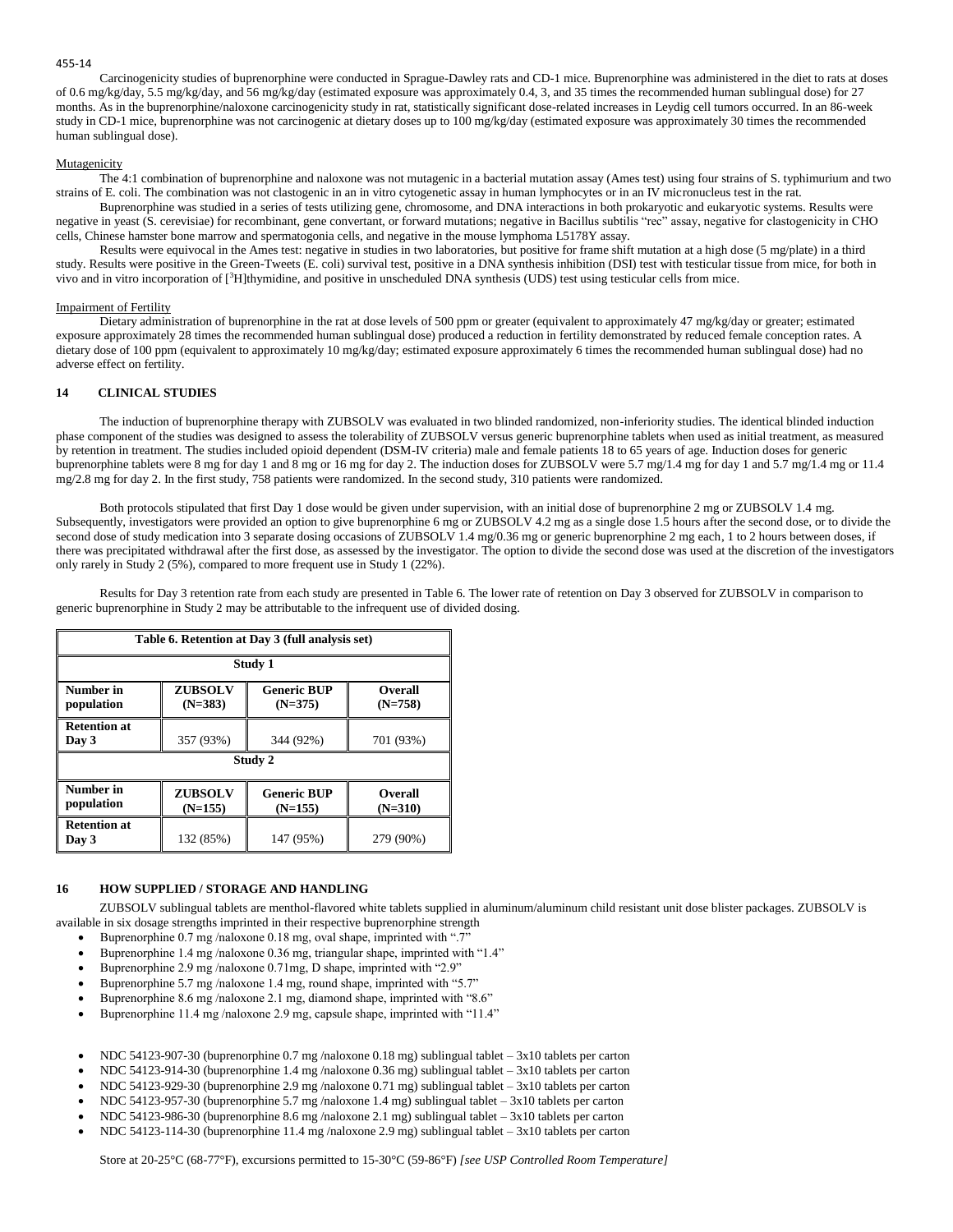Store ZUBSOLV securely and dispose of properly *[see Patient Counseling Information (17)].*

# **17 PATIENT COUNSELING INFORMATION**

# **Storage and Disposal**

Because of the risks associated with accidental ingestion, misuse, and abuse, advise patients to store ZUBSOLV securely, out of sight and reach of children, and in a location not accessible by others, including visitors to the home *[see Warnings and Precautions (5.1, 5.2, 5.4, 5.11), Drug Abuse and Dependence (9.2)].* Inform patients that leaving ZUBSOLV unsecured can pose a deadly risk to others in the home.

Advise patients and caregivers that when medicines are no longer needed, they should be disposed of promptly. Expired, unwanted, or unused ZUBSOLV should be disposed of by flushing the unused medication down the toilet if a drug take-back option is not readily available. Inform patients that they can visit www.fda.gov/drugdisposal for a complete list of medicines recommended for disposal by flushing, as well as additional information on disposal of unused medicines.

Advise patients to read the FDA-approved patient labeling. (Medication Guide)

# **Safe Use**

Before initiating treatment with ZUBSOLV, explain the points listed below to caregivers and patients. Instruct patients to read the Medication Guide each time ZUBSOLV is dispensed because new information may be available.

- ZUBSOLV must be administered whole. Advise patients not to cut, chew, or swallow ZUBSOLV.
- Inform patients and caregivers that potentially fatal additive effects may occur if ZUBSOLV is used with benzodiazepines or other CNS depressants, including alcohol. Counsel patients that such medications should not be used concomitantly unless supervised by a health care provider *[see Warnings and Precautions (5.2, 5.3), Drug Interactions (7)].*
- Educate patients and caregivers on how to recognize respiratory depression and emphasize the importance of calling 911 or getting emergency medical help right away in the event of a known or suspected overdose *[see Warnings and Precautions (5.2)]*.
- Patient Access to Naloxone for the Emergency Treatment of Opioid Overdose Because patients being treated for opioid use disorder are at risk for relapse, discuss the importance of having access to naloxone with the patient and caregiver. Also discuss the importance of having access to naloxone if there are household members (including children) or other close contacts at risk for accidental ingestion or opioid overdose.

Inform patients and caregivers of the options for obtaining naloxone as permitted by individual state naloxone dispensing and prescribing requirements or guidelines (e.g., by prescription, directly from a pharmacist, or as part of a community-based program).

Educate patients and caregivers on how to recognize the signs and symptoms of an opioid overdose.

Explain to patients and caregivers that naloxone's effects are temporary, and that they must call 911 or get emergency medical help right away in all cases of known or suspected opioid overdose, even if naloxone is administered. Repeat administration may be necessary, particularly for overdose involving ZUBSOLV, because naloxone is often not effective at the doses available for patient access *[Dosage and Administration (2.3), Warnings and Precautions (5.2), Overdosage (10)]*.

If naloxone is prescribed, also advise patients and caregivers:

- How to treat with naloxone in the event of an opioid overdose
- To tell family and friends about their naloxone and to keep it in a place where family and friends can easily access it in an emergency
- To read the Patient Information (or other educational material) that will come with their naloxone. Emphasize the importance of doing this before an opioid emergency happens, so the patient and caregiver will know what to do.
- Advise patients that ZUBSOLV contain an opioid that can be a target for people who abuse prescription medications or street drugs, to keep their tablets in a safe place, and to protect them from theft.
- Instruct patients to keep ZUBSOLV in a secure place, out of the sight and reach of children. Accidental or deliberate ingestion by a child may cause respiratory depression that can result in death. Advise patients to seek medical attention immediately if a child is exposed to ZUBSOLV.
- Inform patients that opioids could cause a rare but potentially life-threatening condition resulting from concomitant administration of serotonergic drugs. Warn patients of the symptoms of serotonin syndrome and to seek medical attention right away if symptoms develop. Instruct patients to inform their healthcare providers if they are taking, or plan to take serotonergic medications *[see Drug Interactions (7)].*
- Inform patients that opioids could cause adrenal insufficiency, a potentially life-threatening condition. Adrenal insufficiency may present with non-specific symptoms and signs such as nausea, vomiting, anorexia, fatigue, weakness, dizziness, and low blood pressure. Advise patients to seek medical attention if they experience a constellation of these symptoms *[see Warnings and Precautions (5.6)]*.
- Advise patients to never give ZUBSOLV to anyone else, even if he or she has the same signs and symptoms. It may cause harm or death.
- Advise patients that selling or giving away this medication is against the law.
- Caution patients that ZUBSOLV may impair the mental or physical abilities required for the performance of potentially dangerous tasks such as driving or operating machinery. Caution should be taken especially during drug induction and dose adjustment and until individuals are reasonably certain that buprenorphine therapy does not adversely affect their ability to engage in such activities *[see Warnings and Precautions (5.13)].*
- Advise patients not to change the dosage of ZUBSOLV without consulting their healthcare provider.
- Advise patients to take ZUBSOLV once a day, after induction.
- Advise patients that if they miss a dose of ZUBSOLV they should take it as soon as they remember. If it is almost time for the next dose, they should skip the missed dose and take the next dose at the regular time.
- Inform patients that ZUBSOLV can cause drug dependence and that withdrawal signs and symptoms may occur when the medication is discontinued.
- Advise patients seeking to discontinue treatment with buprenorphine for opioid dependence should be advised to work closely with their healthcare provider on a tapering schedule and inform them of the potential to relapse to illicit drug use associated with discontinuation of opioid agonist/partial agonist medicationassisted treatment.
- Advise patients that, like other opioids, ZUBSOLV may produce orthostatic hypotension in ambulatory individuals *[see Warnings and Precautions. (5.14)].*
- Advise patients to inform their healthcare provider if any other prescription medications, over-the-counter medications, or herbal preparations are prescribed or currently being used *[see Drug Interactions* (*7*)*]*.
- Advise women that if they are pregnant while being treated with ZUBSOLV, the baby may have signs of withdrawal at birth and that withdrawal is treatable *[see Warnings and Precautions (5.5), Use in Specific Populations (8.1)]*.
- Advise women who are breastfeeding to monitor the infant for drowsiness and difficulty breathing *[see Use in Specific Populations* (*8.2*)*].*